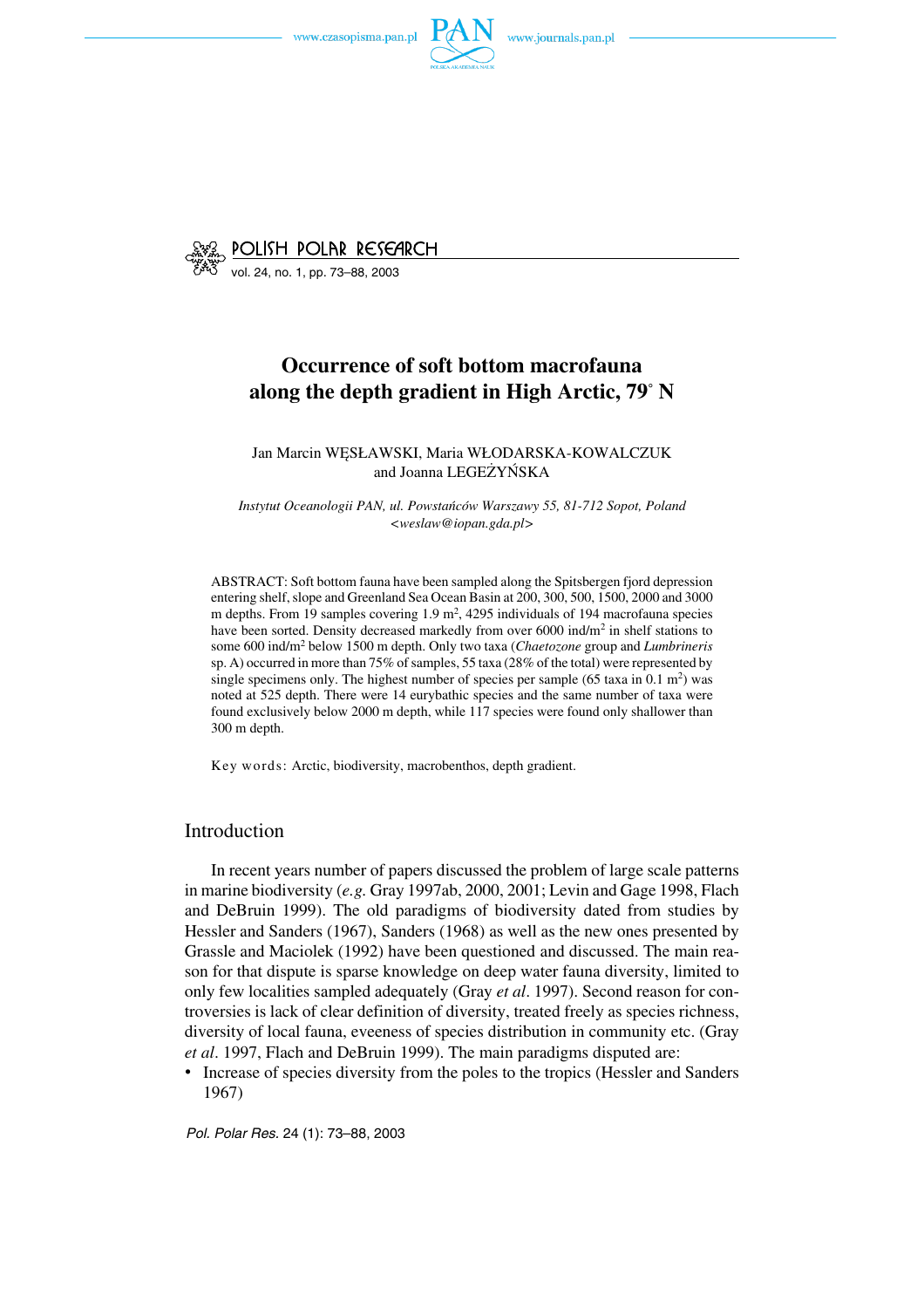

74 Jan Marcin Węsławski *et al.*

- Increase of species diversity from shelf to the ocean depth (Levin and Gage 1998)
- Top of diversity is to be found at mid− slope depths of some 2000 m (Rogers 2000)

Majority of above mentioned studied have been performed in mid− latitudes, southernmost in Australia at 35° S (Poore and Wilson 1993), northernmost in Nor− wegian Sea at 65° N (Gray 1994). There were studies in the High Arctic dealing with large scale biodiversity but either limited to meiofauna (Vanreusel *et al*. 2000) presenting single taxa like foraminiferans Culver and Buzas 2000) or com− pleted with qualitative gear like epibenthic sledges (Brandt 1993, 1997; Brandt *et al*. 1996). Our study presents the account of the macrobenthos diversity collected quantitatively along the depth profile from the High Arctic.

The main goal of this work was to check if the three above mentioned paradigms are valid for the studied region. The present paper gives data on species oc− currence and density along the depth profile. The follow up paper (Włodarska− Kowalczuk personal comm.) will present the community analyses and diversity indices from this material, while background information on sediment properties (pigments, granulometry) and meiofauna occurrence will be presented by Zającz− kowski *et al*. (*in prep.*)

# Material and methods

Quantitative samples of bottom sediments have been collected during three cruises on board r/v *Polarstern* and r/v *Oceania* in August 1999, 2000 and 2001. Sampling have been performed along 79° N parallel, from the outer basin of Kongsfjorden, through the shelf, continental slope down to the ocean basin (Fig. 1). Samples have been collected from 200 to 3000 m deep with the use of large box corer (*Polarstern* deep stations) and Van Veen grab (*Oceania* shallow stations). The basic characteristic of each sampling station and material collected is given in Table 1. Subsamples of an area of  $0.1 \text{ m}^2$  have been cut from the large box corer sample, Van Veen grab was of  $0.1\,\mathrm{m}^2$  area (33×33 cm) washed onboard in marine pre−filtered water on 0.5 mm screen. The washed macrofauna samples have been fixed in 4% buffered formaldehyde solution. The macrofauna has been sorted by major taxa and identified to the possibly lowest taxonomic level; where identification was not certain the A, B, C... categories have been applied. Data on sediments characteristics, pigments content, meiofauna and hydrology of sampling sites will be presented elsewhere in a separate paper (Zajączkowski *personal commun.*).

Meiofauna taxa (Nematoda, Harpacticoida) were excluded from analysis. Nu− merous pelagic organisms found in benthos samples (Copepoda) were also ex− cluded as they are addressed in the paper by Zajączkowski (*personal commun.*).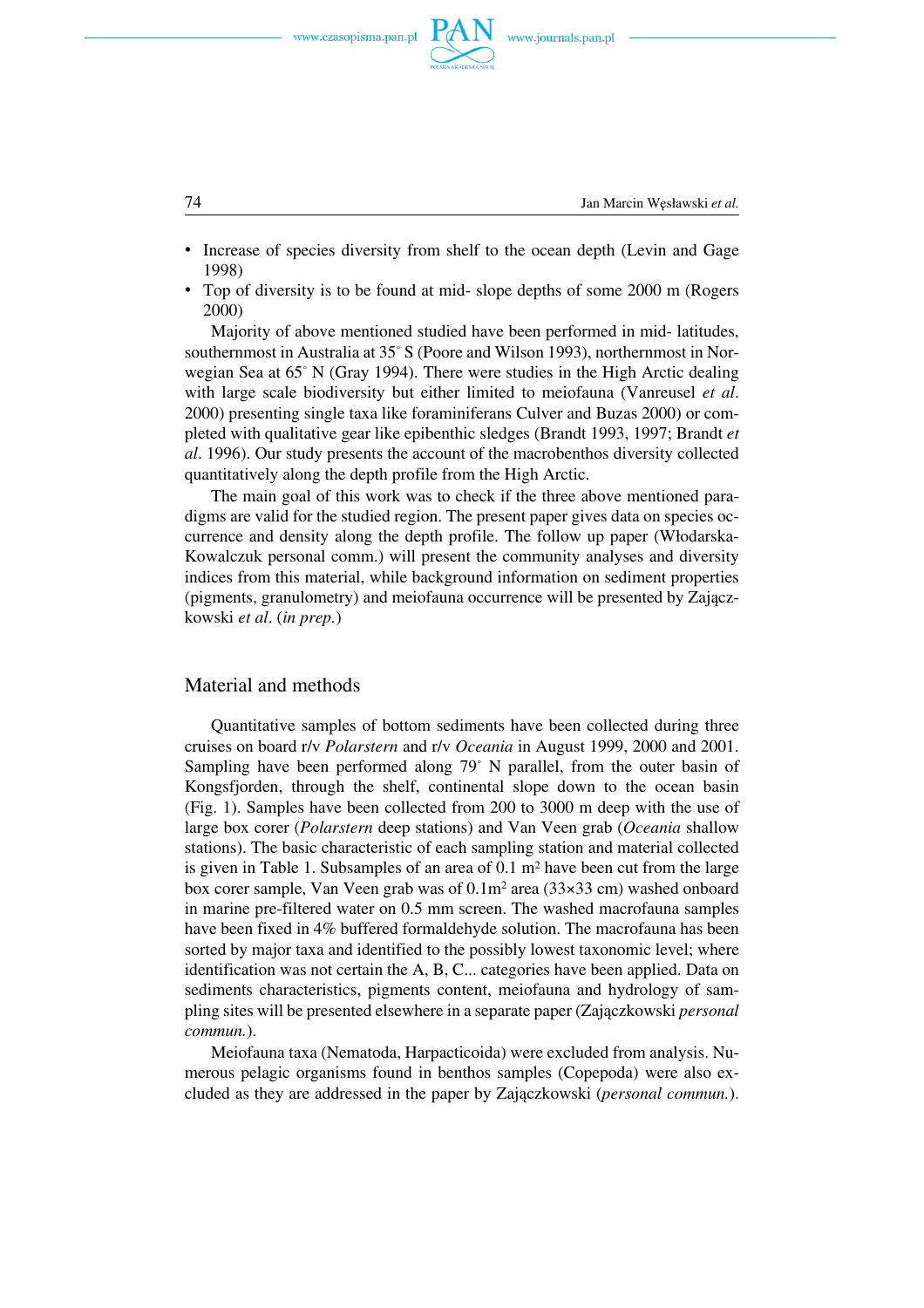



Fig. 1. Sampling stations, numbers refer to those in Table 1.

Table 1

Stations sampled during August 1999 and 2000.

| station         | latitude | longitude | depth (m) |               | organic matter sand and gravel | ship                 | sampler              | number of                  | number of          |
|-----------------|----------|-----------|-----------|---------------|--------------------------------|----------------------|----------------------|----------------------------|--------------------|
|                 | N        | Е         |           | $\frac{0}{0}$ | fraction %                     |                      |                      | species in                 | individuals        |
|                 |          |           |           |               |                                |                      |                      | $0.1$ m $^2$ sample $\mid$ | per m <sup>2</sup> |
| P <sub>15</sub> | 79.00.00 | 03.00.00  | 2977      | 5.9           | 16.54                          |                      | Polarstern box corer | 16                         | 550                |
| P <sub>16</sub> | 79.00.00 | 03.00.00  | 2977      | 5.9           | 16.54                          | Polarstern box corer |                      | 22                         | 530                |
| P <sub>1</sub>  | 79.18.00 | 04.19.00  | 2453      | 4.6           | 14.83                          |                      | Polarstern box corer | 12                         | 230                |
| P <sub>2</sub>  | 79.18.00 | 04.19.00  | 2453      |               | 14.83                          |                      | Polarstern box corer | 15                         | 360                |
| P <sub>13</sub> | 79.09.00 | 04.14.00  | 2025      | 8.5           | 19.66                          |                      | Polarstern box corer | 18                         | 610                |
| P <sub>14</sub> | 79.09.00 | 04.14.00  | 2025      |               | 19.66                          |                      | Polarstem box corer  | 16                         | 620                |
| P <sub>24</sub> | 78.54.00 | 06.46.00  | 1545      | 10.3          | 17.58                          |                      | Polarstem box corer  | 34                         | 1640               |
| P <sub>25</sub> | 78.54.00 | 06.46.00  | 1545      |               | 17.58                          |                      | Polarstern box corer | 29                         | 1360               |
| P <sub>23</sub> | 78.55.00 | 08.28.00  | 525       | 2.5           | 93.45                          |                      | Polarstern box corer | 65                         | 2830               |
| P <sub>22</sub> | 78.55.00 | 08.28.00  | 525       | 2.5           | 93.45                          |                      | Polarstem box corer  | 57                         | 2210               |
| Shelf 6         | 79.00.15 | 09.00.13  | 212       |               |                                | Oceania              | Van Veenl            | 39                         | 1930               |
| Shelf 5         | 78.59.81 | 09.30.18  | 203       | 7.0           |                                | Oceania              | Van Veen             | 55                         | 2070               |
| Shelf 4         | 78.59.99 | 09.59.43  | 260       | 7.0           |                                | Oceania              | Van Veen             | 58                         | 3790               |
| Shelf 3         | 78.59.99 | 10.30.32  | 285       | 7.0           |                                | Oceania              | Van Veen             | 38                         | 7240               |
| Shelf 2         | 79.00.10 | 11.00.53  | 288       | 7.0           |                                | Oceania              | Van Veenl            | 37                         | 1350               |
| Shelf 1         | 79.00.07 | 11.29.78  | 374       | 7.0           |                                | Oceania              | Van Veenl            | 31                         | 7050               |
| ВЗа             | 78.58.00 | 11.30.00  | 330       | 5,0           | 16.9                           | Oceania              | Van Veen             | 22                         | 1630               |

The numerous small buds of sponge *Thenea abyssorum* found in sample P16 were also exclude from the analyses.

The size of examined species was taken from the literature (maximum for spe− cies from Arctic region), hence the size frequency diagrams produce information on the potential size of species inhabiting given depth limit. These are not "average specimens" but rather information on percentage of large and small species from given sampling area.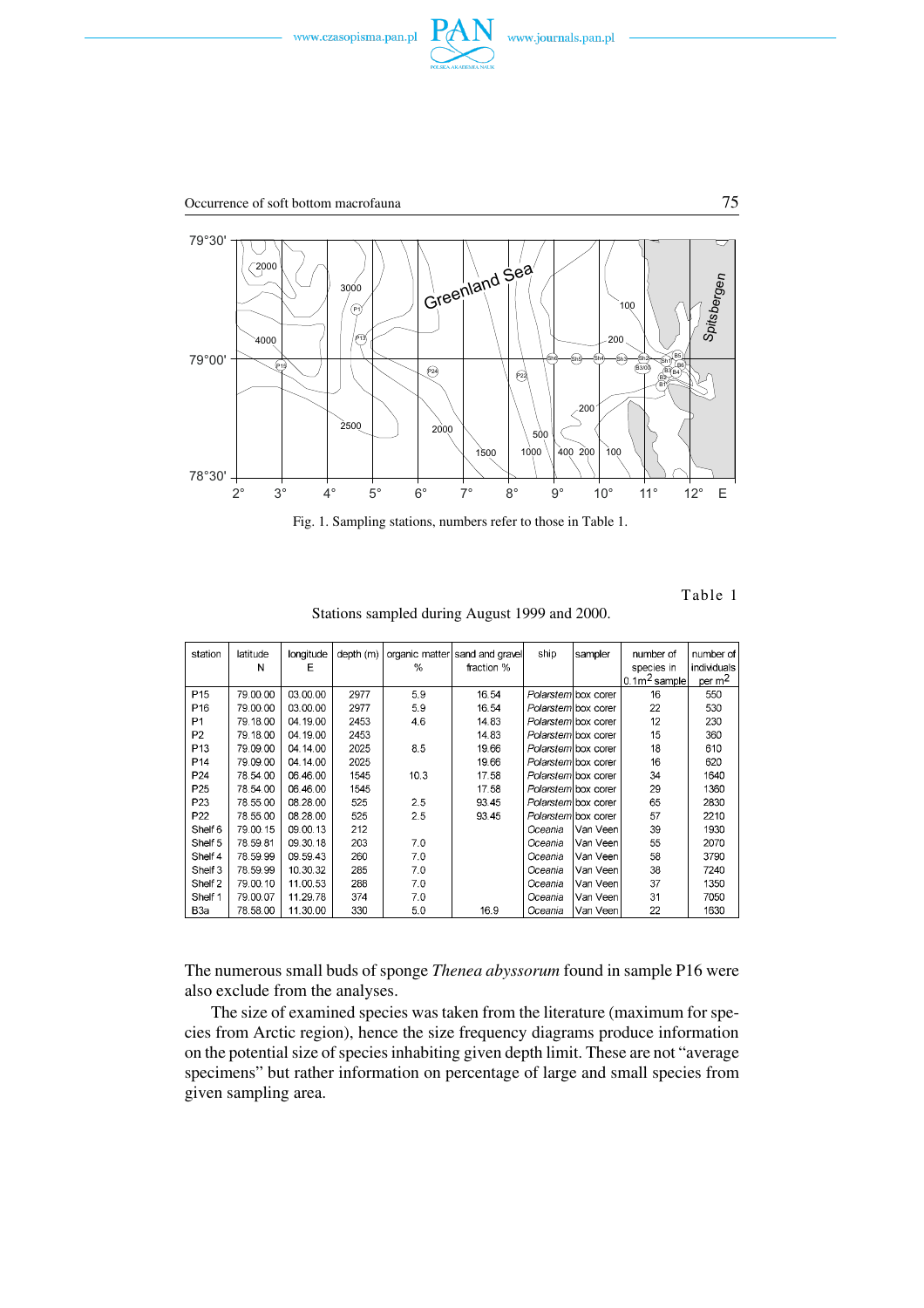



Fig. 2. Percent share of size classes represented in three depth zones.

# Study area

Kongsfjorden is a medium−sized (26×12 km) west Spitsbergen fjord, without moraine sill at the entrance and deep depression (*renna*) which runs almost parallel to 79° N and is perpendicular to the isobaths on the shelf and ocean basin. The con− tinental slope starts at a depth of 500 m about 100 km from the shore and extends to a depth of 3000 m at a distance of nearly 500 km offshore. The hydrology of Kongsfjorden is described in detail in Svendsen *et al*. (2002), while that of the neighboring open sea have been described, among others by Coachman and Aagard (1974), Aagard and Carmac (1994), Bonish *et al.* (1997). These papers in− dicate that the warm West Spitsbergen Current flows along shelf break at a water depth layer of 50–800 m (salinity 34.5 PSU and temperature above  $2^{\circ}$  C). The uppper water layer is formed by local coastal waters with lowered salinity (33–34 PSU) and variable temperature (in summer from  $-0.1$  to  $3^{\circ}$  C). The near bottom waters, below 800 m are characterized by high salinity and low temperature (above 34.5 PSU, below  $-1.1^{\circ}$  C). Ice pack occurs seasonally throughout the studied area (from November to June), and icebergs are common on the shelf. Bottom sedi− ments consists of fine glacial mud with occasional dropstones (Zajączkowski *per− sonal commun.*). A very high content of coarse sediment fraction (gravel and sand) was noted on station P22 only at a depth of 525 m.

# Results

#### **Taxa count**

Our material contained 4295 specimens and yielded 194 taxa from 1.9 m2 sampling area; this is an average of 104 species from each sampled m<sup>2</sup> and 22 individuals per species. The macrofauna was dominated by Polychaeta (101 taxa), Crustacea (57 taxa) and Mollusca (26 taxa) (Table 2). The three most abundant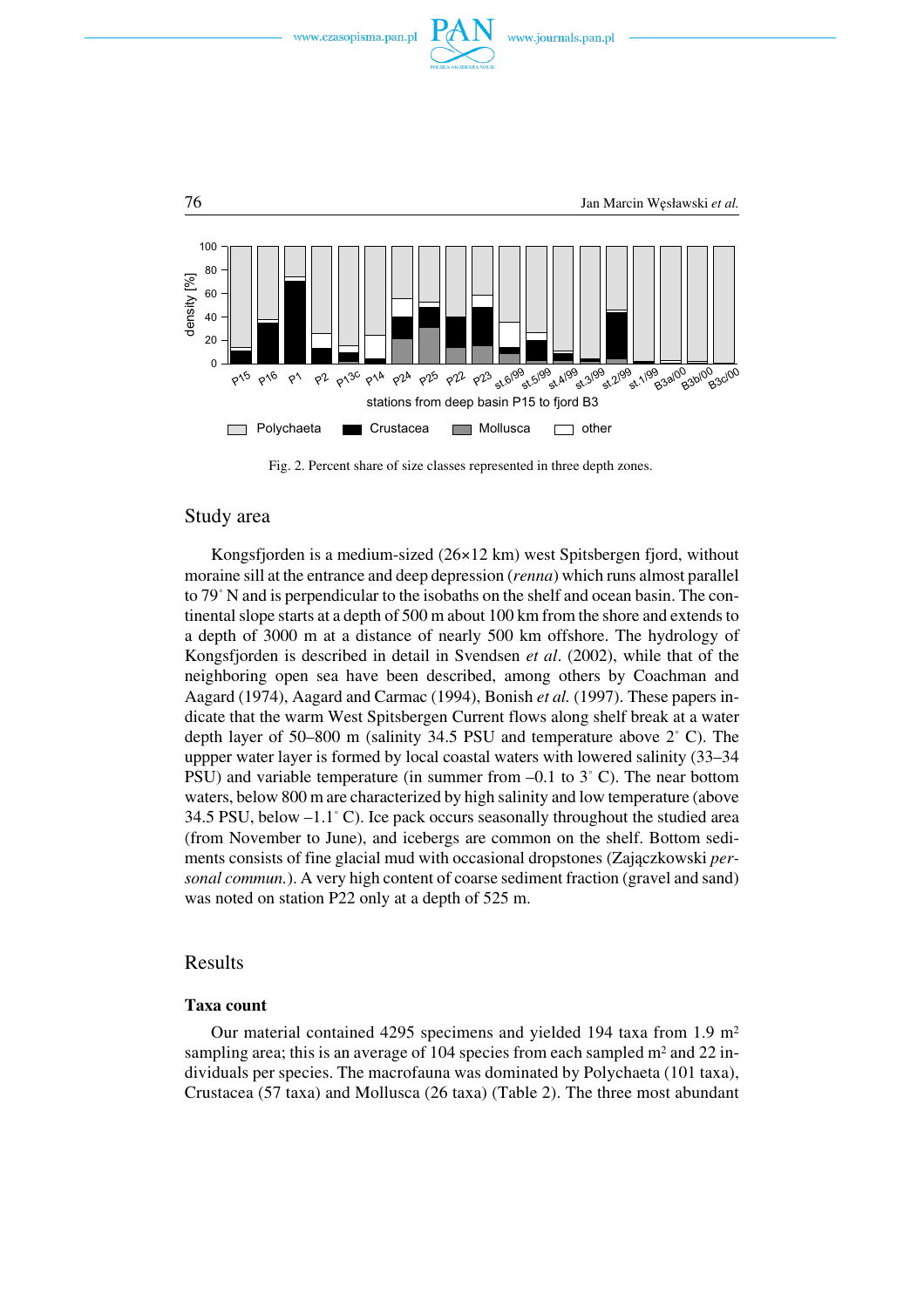

Occurrence of soft bottom macrofauna 77

species (*Prionospio cirrifera*, *Cossura longicirrata* and *Lumbrineris* sp. – all Polychaeta) constituted 41% of all the collected specimens and the ten most abundant species made up 65% of all the specimens collected. Among Mollusca the three most numerous species (*Thyasira dunbari, Yoldiella propinqua* and *Yoldiella lenticula*) made up 1.8% of macrofauna specimens. The three most nu− merous Crustacea species (*Harpinia propinqua*, *Tanaidacea* sp. A and *Leucon nathorsti* ) made up less than 2% of the collected macrofauna specimens (Table 2). As many as 55 taxa were represented by single specimens only (28% of all taxa collected). The frequency of occurrence shows only two taxa, both poly− chaetes (*Chaetozone* group and *Lumbrineris*) that occurred in more than 75% of samples. The majority, 163 taxa (83% of the total) were represented in less than 25% of samples. The highest number of taxa per sample of 0.1 m2 was found at shallow slope  $-65$  taxa on station P23 (525 m). The number of taxa decreased at greater depths to 22 taxa per sample at best below 2000 m depth (Table 1). There were 14 eurybatic taxa, which were found at the studied depths, and 14 species were found at depths greater than 2000 m only. Species found exclusively shallower than 300 m depth numbered 117.

#### **Characteristics of taxa**

The majority of species found in our samples were deposit feeders (45%) fol− lowed by filtrators (30%) and omnivores−carnivores (15%), this proportion changed very little over the depth gradient. Species marked as omnivores were more common on the shelf (23%) in comparison with deeper samples (2 to 3 % of species). The dominant zoogeographic group were arcto- boreal species (70%) followed by boreo−arctic (20%) and arctic taxa (10%). The shelf samples had the highest percentage of both boreal (17%) and arctic (13%) species compared to deeper samples which were dominated by arcto−boreal taxa (19%) Table 2. The size structure of macrobenthos shows a clear decrease in average specimen size, from the shelf (65 mm) to the slope samples (30.2 mm) and the deepest samples (27 mm). The distribution of species−specific size frequency of specimens col− lected on the shelf has two peaks – relatively large (70 mm) and very large animals (300 mm). Small species, below 30mm in length were the most common in deeper sampling (Fig. 2). The type of mobility of animals was similar along the depth transect, with more motile species in deep samples (62%) as compared to those from the shelf ones (55%) (Table 2).

### **Density**

The density of macrozoobenthos was the highest at shallow shelf stations at more than 7000 ind/m<sup>2</sup> this figure decreased markedly to some 500 ind/m<sup>2</sup> in deepest stations (Table 1). Of the 50 most abundant species, only 7 were been found deeper than at shelf depth and none were observed below 525 m depth. There were only 7 species represented in the collection by more than 100 individ-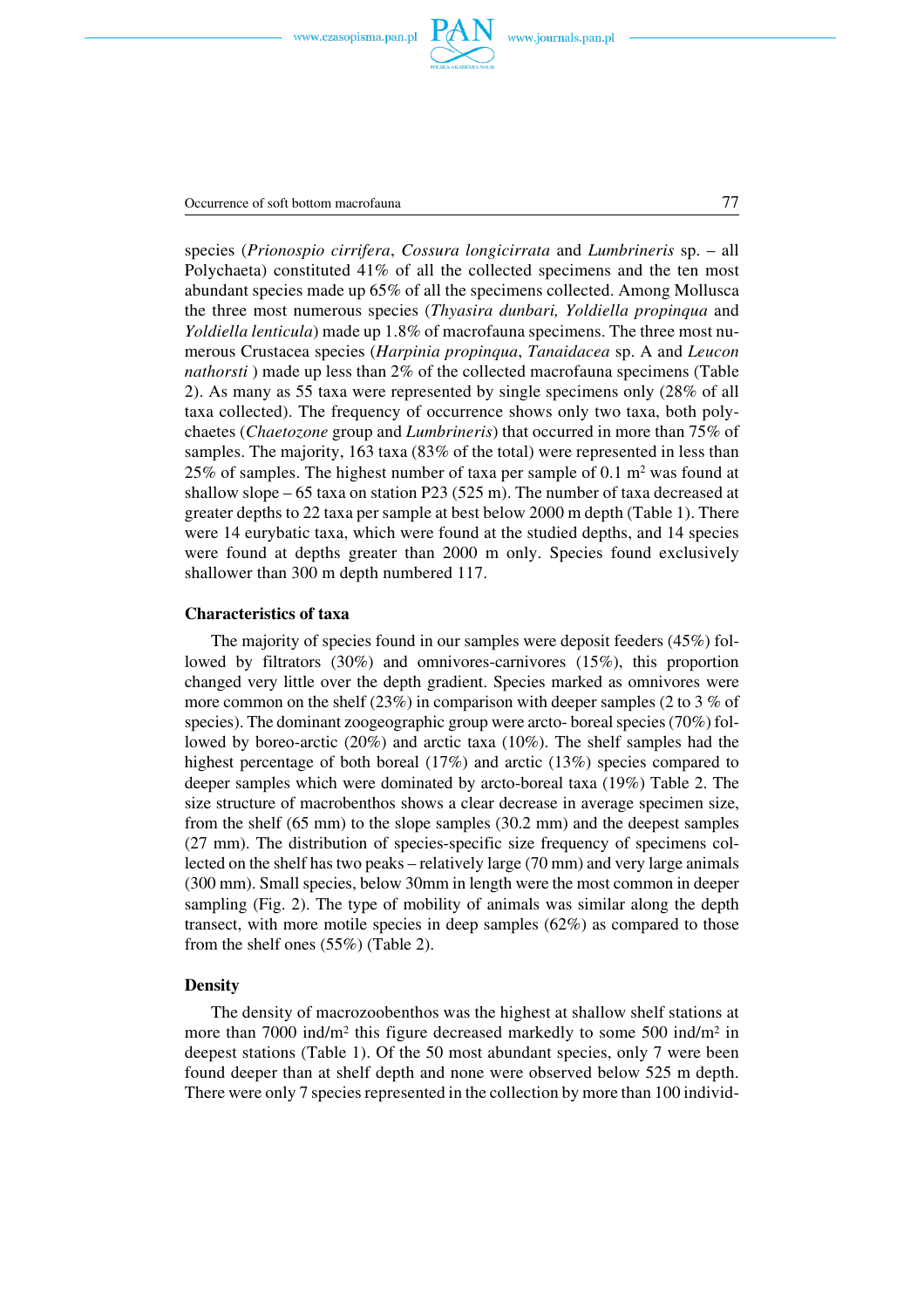



#### Table 2

List of individuals from identified taxa found in three groups of samples (shelf, slope and ocean depth) at 79° N. Symbols denote: A – Arctic, B – Boreal, AB – Arctic-boreal, K – cosmopolitic, u – unknown, c – carnivore, s – suspensions feeder, b – burrower, f – filtrator, o – omnivore, m – mobile, d – discretely mobile, s – sessile.

| size<br>class<br>Taxa                             |     | zoogeo.      |              | feeding mobility | below<br>$1500 \text{ m}$ | $300$ to<br>1500 m          | $200$ to<br>300 m |
|---------------------------------------------------|-----|--------------|--------------|------------------|---------------------------|-----------------------------|-------------------|
|                                                   | mm  | type         | type         | type             | 6                         | 4                           | $\mathbf Q$       |
|                                                   |     |              |              |                  |                           | samples   samples   samples |                   |
| <b>PORIFERA</b>                                   | 5   | AB           | f            |                  | $\overline{c}$            |                             |                   |
| Thenea abyssorum Koltun, 1959<br><b>NEMERTINI</b> |     |              |              | S                |                           |                             |                   |
| Nemertini indet.                                  | 10  | $\mathbf{u}$ | $\mathbf u$  | m                |                           |                             | 3                 |
| Polychaeta                                        |     |              |              |                  |                           |                             |                   |
| Aglaophamus malmgreni (Theel, 1879)               | 100 | B            | $\mathbf c$  | m                |                           |                             | $\overline{2}$    |
| Ampharete finmarchica (M. Sars, 1864)             | 50  | AB           | $\bf S$      | S                |                           |                             | $\overline{c}$    |
| Ampharete goesi Malmgren, 1866                    | 50  | AВ           | $\mathbf S$  | $\mathbf{s}$     |                           |                             | 1                 |
| Ampharete sp.                                     | 50  | $\mathbf u$  | $\mathbf S$  | $\mathbf S$      |                           |                             | 1                 |
| Ampharetinae indet.                               | 50  | $\mathbf u$  | $\bf S$      | $\bf S$          | 11                        | 1                           |                   |
| Amphicteis gunneri (M. Sars, 1835)                | 40  | AB           | $\mathbf{s}$ | $\mathbf{s}$     | $\mathbf{1}$              | 3                           | $\overline{4}$    |
| Amphitritinae indet.                              | 80  | $\mathbf u$  | $\mathbf{s}$ | $\mathbf{s}$     | $\mathbf{1}$              | 6                           | $\overline{2}$    |
| Aphelochaeta cf.marioni (Saint-Joseph, 1894)      | B   | $\mathbf S$  | m            |                  |                           |                             | 12                |
| Aricidea cerrutii+A45 Laubier, 1967               | B   | ${\bf S}$    | m            |                  | 5                         |                             |                   |
| Aricidea spp.                                     |     |              | $\mathbf S$  | m                |                           | 50                          |                   |
| Aricidea suecica Eliason, 1920                    | B   | $\mathbf S$  | m            |                  |                           |                             | 1                 |
| Artacama proboscidea Malmgren, 1866               | 80  | B            | $\bf S$      | ${\bf S}$        |                           |                             | $\mathbf{1}$      |
| Bathyone elegans (Theel, 1879)                    | 100 | AВ           | $\mathbf c$  | m                |                           | 1                           | $\mathbf{1}$      |
| Capitella capitata s.l. (O. Fabricius, 1780)      | 80  | AВ           | b            | m                |                           |                             | 14                |
| Capitellidae indet.                               | 100 | $\mathbf u$  | b            | m                |                           | $\mathbf Q$                 | 5                 |
| Caulleriella sp.                                  |     | $\mathbf u$  | $\mathbf{s}$ | m                |                           |                             | 1                 |
| Chaetozone group                                  | 25  | $\mathbf{u}$ | S            | m                | 6                         | 7                           | 206               |
| Chirimia biceps (M. Sars, 1861)                   | B   | b            | $\mathbf{s}$ |                  | $\overline{c}$            | $\mathfrak{D}$              |                   |
| Chone paucibranchiata (Kroyer, 1856)              | 80  | B            | f            | $\mathbf S$      |                           |                             | $\overline{c}$    |
| Chone spp.                                        | 80  | $\mathbf u$  | f            | ${\bf S}$        |                           | 23                          | 16                |
| Clymenura polaris (Theel 1879)                    | А   | $\mathbf b$  | $\mathbf S$  |                  | 5                         |                             | 36                |
| Cossura longocirrata Webster et Benedict, 1887    | AВ  | b            | m            |                  |                           |                             | 635               |
| Diplocirrus longisetosus (von Marenzeller, 1890)  | 30  | АB           | ${\bf S}$    | d                |                           |                             | $\overline{4}$    |
| Dorvilleidae indet.                               | 30  | u            | $\mathbf{o}$ | m                |                           |                             | $\mathfrak{2}$    |
| Eteone spetsbergensis Malmgren, 1865              | 100 | AB           | c/b          | m                |                           |                             | $\mathbf{1}$      |
| <i>Eteone</i> spp.                                | 100 | $\mathbf u$  | c/b          | m                |                           |                             | 16                |
| Euchone sp.                                       | 30  | $\mathbf u$  | $\mathbf f$  | $\bf S$          |                           | 3                           | $\overline{c}$    |
| Euchone sp./Chone sp.                             | 30  | u            | f            | S                |                           | $\overline{c}$              |                   |
| Exogone cf. verugera (Claparede, 1868)            | 5   | AВ           | $\mathbf c$  | m                |                           | 42                          |                   |
| Glycera cf. capitata Orsted, 1843                 | 100 | K            | b            | m                |                           | $\overline{4}$              |                   |
| Glycera lapidum de Quatrefages, 1866              | 80  | B            | b            | m                |                           |                             | $\overline{c}$    |
| Heteromastus filiformis (Claparede, 1864)         | 100 | B            | b            | m                |                           | 16                          | 93                |
| Lanassa nordenskioeldi Malmgren, 1866             | 70  | A            | $\mathbf S$  | $\mathbf S$      |                           |                             | 3                 |
| Lanassa venusta (Malm, 1874)                      | 70  | AB           | $\mathbf S$  | $\mathbf S$      |                           |                             | 10                |
| Laonice cirrata (M. Sars, 1850)                   | 120 | AB           | $\bf S$      | d                |                           |                             | 5                 |
| Laonice sp. juv.                                  | 50  | $\mathbf u$  | $\mathbf S$  | d                |                           |                             | $\mathbf{1}$      |
| Laphania boecki Malmgren, 1866                    | 50  | AB           | $\mathbf S$  | $\mathbf S$      |                           | 3                           | 1                 |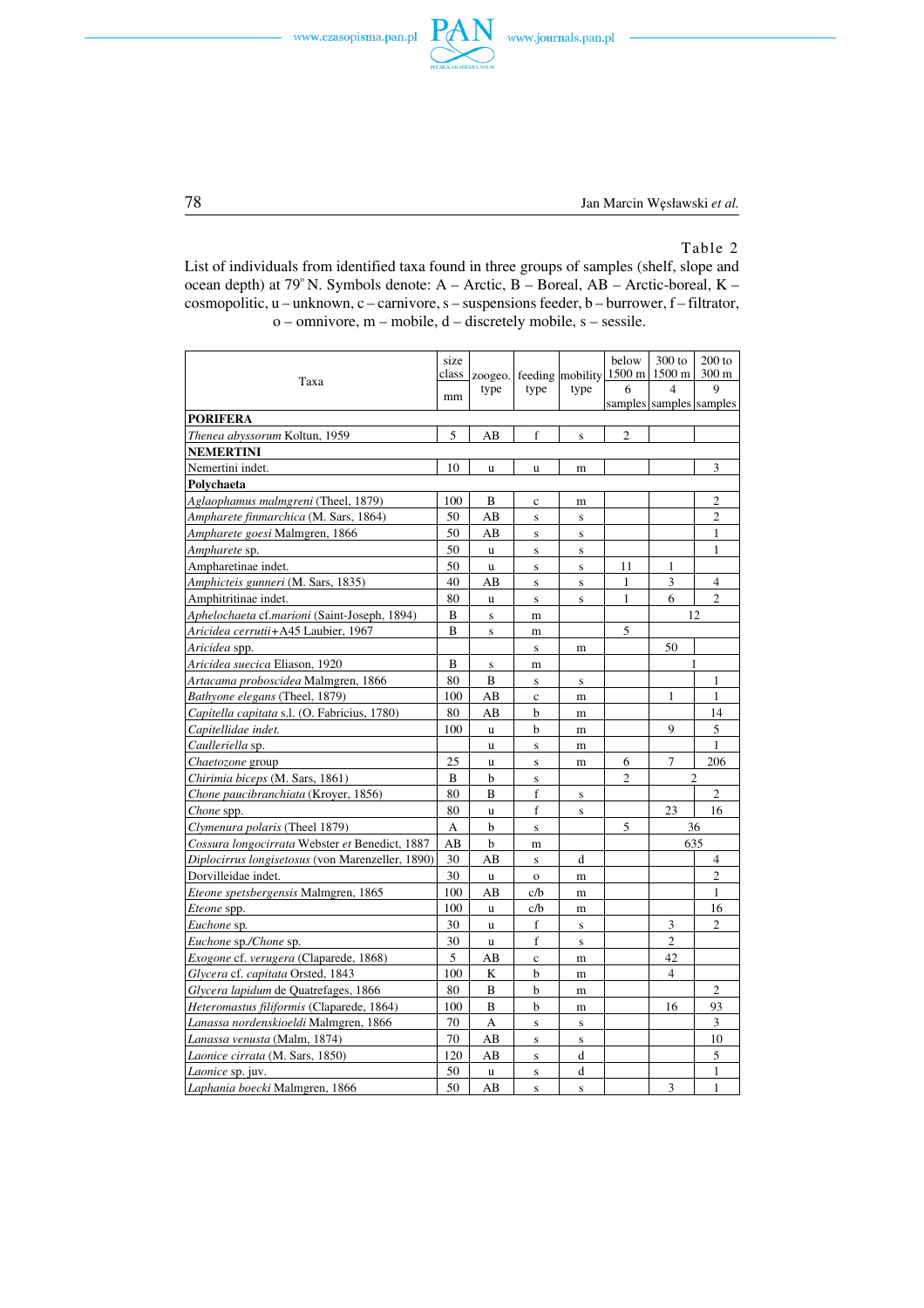



Table 2 *continued*.

| Taxa                                        | size<br>class | zoogeo.      |             | feeding mobility | below          | $300$ to<br>$1500 \text{ m}$ 1500 m | $200$ to<br>$300 \text{ m}$ |
|---------------------------------------------|---------------|--------------|-------------|------------------|----------------|-------------------------------------|-----------------------------|
|                                             | mm            | type         | type        | type             | 6              | 4<br>samples samples samples        | 9                           |
| Leaena ebranchiata (M. Sars, 1865)          | А             | ${\bf S}$    | ${\bf S}$   |                  |                | 4                                   |                             |
| Leitoscoloplos sp.                          | 100           | u            | b           | m                |                |                                     | 328                         |
| Levinsenia gracilis (Tauber, 1879)          | B             | $\bf S$      | $\mathbf m$ |                  | 5              | 131                                 |                             |
| Lumbriclymene sp.                           |               | u            | b           | ${\bf S}$        |                | $\overline{c}$                      |                             |
| Lumbrineris sp.                             | 150           | u            | $\mathbf c$ | m                | 10             | 29                                  | 416                         |
| Lysippe labiata Malmgren, 1866              | 50            | А            | ${\bf S}$   | ${\bf S}$        |                |                                     | 3                           |
| Maldane sarsi Malmgren, 1865                | 100           | K            | b           | ${\bf S}$        |                | 8                                   | 28                          |
| Mediomastus fragilis Rasmussen, 1973        | B             | b            | m           |                  |                | 1                                   |                             |
| Melinna cristata (M. Sars, 1851)            | 50            | AB           | ${\bf S}$   | ${\bf S}$        |                | $\mathbf{1}$                        | 5                           |
| Myriochele danielsseni Hansen, 1882         | 30            | B            | b           | m                |                |                                     | 8                           |
| Myriochele fragilis Nielsen et Holthe, 1985 | 30            | B            | b           | m                | 34             | 11                                  |                             |
| Myriochele heeri Malmgren, 1867             | 30            | AB           | b           | m                | 35             |                                     | 3                           |
| Galathowenia oculata (Zaks, 1923) + A80     | 30            | AВ           | b           | m                |                |                                     | 56                          |
| Myriochele sp. A                            | 30            | u            | b           | m                | 20             |                                     |                             |
|                                             | 30            |              | b           |                  | 8              |                                     |                             |
| Myriochele sp. B                            |               | u            |             | m                | $\overline{4}$ | $\overline{2}$                      |                             |
| <i>Myriochele</i> spp.                      | 30            | u            | b           | m                |                |                                     |                             |
| Nephtys ciliata (O.F. Muller, 1776)         | 200           | AB           | $\mathbf c$ | $\, {\rm m}$     |                |                                     | $\overline{4}$              |
| <i>Nephtys</i> sp. juv.                     | 100           | u            | $\mathbf c$ | m                |                |                                     | 1                           |
| Nereimyra punctata (O.F. Muller, 1776)      | 20            | AВ           | $\mathbf c$ | m                |                |                                     | $\mathbf{1}$                |
| Nereis sp.                                  | 100           | u            | $\mathbf 0$ | m                |                | $\mathbf{1}$                        | $\mathbf{1}$                |
| Nicolea zostericola (Ortsed, 1844)          | 50            | AB           | ${\bf S}$   | ${\bf S}$        |                |                                     | $\mathbf{1}$                |
| Nicomache sp.                               | 30            | u            | b           | ${\bf S}$        |                | 20                                  | 12                          |
| Nicomache trispinata Arwidsson, 1907        | 60            | u            | b           | ${\bf S}$        |                | $\overline{4}$                      |                             |
| Nothria conchylega (M. Sars, 1835)          | 100           | АB           | $\mathbf 0$ | ${\bf S}$        |                | 18                                  | $\overline{4}$              |
| Notomastus sp.                              | 150           | u            | b           | m                | 10             | $\mathbf{1}$                        |                             |
| Ophelina abranchiata Stop-Bowitz, 1948      | 60            | B            | b           | m                | 3              |                                     |                             |
| Ophelina acuminata Orsted, 1843             | 60            | AВ           | b           | m                |                |                                     | 8                           |
| Orbinia sp.                                 | 200           | u            | b           | m                |                | $\mathbf{1}$                        |                             |
| Orbiniinae indet.                           |               | u            | b           | m                |                |                                     | 1                           |
| Owenia fusiformis delle Chiaje, 1841        | 50            | K            | f/s         | d                |                |                                     | $\overline{4}$              |
| Paraonidae indet.                           |               | u            | ${\bf S}$   | m                |                |                                     | 31                          |
| Paraonis sp./Paradoneis sp.                 | u             | ${\bf S}$    | m           | 74               | 16             |                                     |                             |
| Pectinaria hyperborea (Malmgren, 1866)      | 50            | AВ           | b           | m                |                |                                     | $\sqrt{2}$                  |
| Petaloproctus borealis Arwidsson, 1907      | B             | b            | ${\bf S}$   |                  | $\overline{7}$ |                                     |                             |
| Pherusa plumosa (O.F. Muller, 1776)         | 50            | AВ           | ${\bf S}$   | d                |                |                                     | 1                           |
| Pholoe minuta cf. (O. Fabricius, 1780)      | 20            | B            | $\mathbf c$ | m                |                |                                     | 11                          |
| Phyllodoce sp.                              | 200           | u            | $\mathbf c$ | m                |                | $\mathbf{1}$                        |                             |
| Polydora sp.                                | 25            | u            | f/s         | d                |                |                                     | 1                           |
| Polyphysia crassa (Ortsed, 1843)            | 20            | В            | b           | m                |                |                                     | 1                           |
| Praxillella gracilis (M. Sars, 1861)        | 100           | AB           | b           | ${\bf S}$        |                |                                     | $\overline{2}$              |
| Praxillella praetermissa (Malmgren, 1865)   | 100           | AB           | $\mathbf b$ | ${\bf S}$        |                | 11                                  | $\mathbf{1}$                |
| Praxillura sp.                              | 50            | u            | b           | $\bf S$          |                |                                     | $\mathbf{1}$                |
| Prionospio cirrifera Wiren, 1883            | 30            | $\, {\bf B}$ | ${\bf S}$   | d                |                |                                     | 733                         |
| Prionospio sp.                              | 30            | u            | ${\bf S}$   | $\mathbf d$      |                | 16                                  |                             |
| Sabellides borealis M. Sars, 1856           | 50            | $\mathbf{A}$ | ${\bf S}$   | ${\bf S}$        |                |                                     | 3                           |
| Samythella neglecta Wollebaek, 1912         | 25            | AB           | ${\bf S}$   | $\bf S$          |                | $\mathfrak{Z}$                      | 6                           |
| Scalibregma inflatum Rathke, 1843           | 80            | AВ           | $\mathbf b$ | m                |                |                                     | 1                           |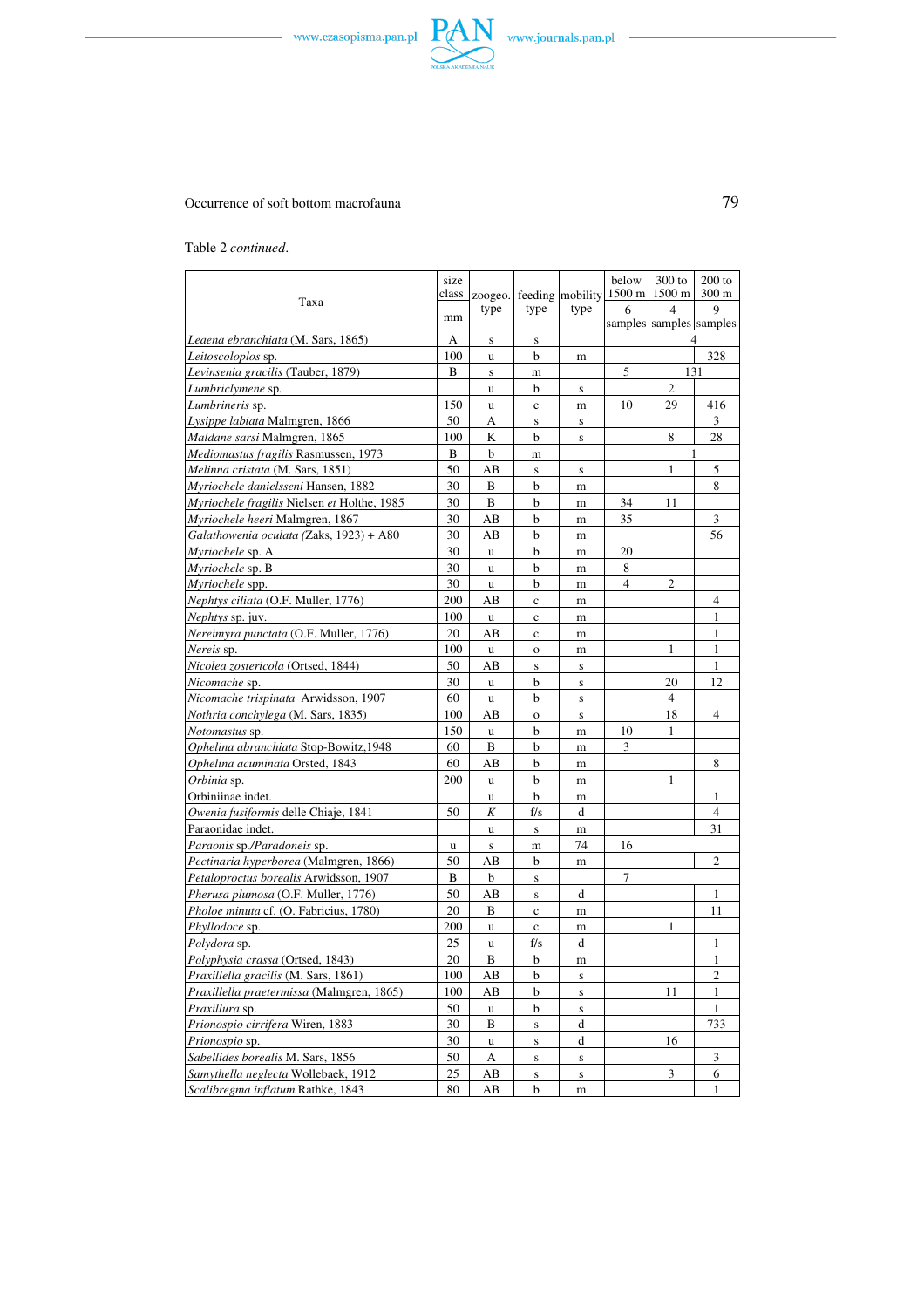

Table 2 *continued*.

|                                         | size           |              |              |                                                                                                  | below          | $300$ to                | $200$ to        |
|-----------------------------------------|----------------|--------------|--------------|--------------------------------------------------------------------------------------------------|----------------|-------------------------|-----------------|
|                                         | class          | zoogeo.      |              | feeding mobility                                                                                 | 1500 m         | 1500 m                  | $300 \text{ m}$ |
| Taxa                                    |                | type         | type         | type                                                                                             | 6              | $\overline{4}$          | 9               |
|                                         | mm             |              |              |                                                                                                  |                | samples samples samples |                 |
| Sphaerodoridae indet.                   | 50             | u            | b            | m                                                                                                |                | 1                       |                 |
| Sphaerodoridium sp.                     | $\overline{2}$ | u            | b            | m                                                                                                |                | $\mathbf{1}$            |                 |
| Sphaerodorum flavum Orsted, 1843        | 30             | B            | b            | m                                                                                                |                |                         | $\mathbf{1}$    |
| Sphaerodoropsis philippi (Fauvel, 1911) | 5              | B            | b            | m                                                                                                |                |                         | $\mathbf{1}$    |
| Spio filicornis (O.F. Muller, 1776)     | 30             | AB           | $\mathbf{s}$ | d                                                                                                |                |                         | $\mathbf{1}$    |
| Spiochaetopterus tipicus M. Sars, 1856  | 30             | AB           | f/s          | ${\bf S}$                                                                                        | 4              | 3                       | 20              |
| Spionidae indet.                        | 20             | u            | S            | d                                                                                                |                |                         | 5               |
| Spiophanes kroyeri (Grube, 1860)        | 30             | AВ           | $\bf S$      | d                                                                                                |                | 10                      | 5               |
| Spirorbis sp.                           | 20             | u            | f            | $\mathbf S$                                                                                      |                |                         | $\overline{c}$  |
| Syllidae indet.                         | 30             | u            | $\mathbf c$  | $\, {\rm m}$                                                                                     |                | 3                       |                 |
| Syllis cornuta Rathke, 1843             | 30             | AВ           | c            | m                                                                                                |                |                         | 7               |
| Terebellidae indet.                     | 60             | u            | S            | S                                                                                                |                | 10                      | $\mathbf{1}$    |
| Terebellides stroemi M. Sars, 1835      | 60             | K            | $\bf S$      | ${\bf S}$                                                                                        |                | 3                       | 27              |
| Terebellomorpha fragm.                  | 60             | u            | S            | ${\bf S}$                                                                                        | 2              | $\mathbf{1}$            |                 |
| Trichobranchidae indet.                 | 30             | u            | S            | ${\bf S}$                                                                                        |                | $\sqrt{2}$              |                 |
| Trichobranchus glacialis Malmgren, 1866 | 30             | AВ           | $\bf S$      | $\bf S$                                                                                          |                |                         | 1               |
| <b>SIPUNCULIDA</b>                      |                |              |              |                                                                                                  |                |                         |                 |
| Sipunculida indet.                      | 5              | u            | u            | $\mathbf u$                                                                                      | 23             | 9                       | 7               |
| Crustacea                               |                |              |              |                                                                                                  |                |                         |                 |
| <b>Ostracoda</b>                        |                |              |              |                                                                                                  |                |                         |                 |
| Ostracoda sp. A                         | 5              | u            | S            | $\mathrm{d}% \left\  \mathcal{H}\right\  _{A}$                                                   |                | $\mathbf{1}$            |                 |
| Ostracoda sp. B                         | 5              | u            | S            | d                                                                                                |                | $\tau$                  |                 |
| Cumacea                                 |                |              |              |                                                                                                  |                |                         |                 |
| Diastylis cf. rathkei (Kroyer, 1841)    | 20             | BA           | f/s          | m                                                                                                |                | 4                       |                 |
| Diastylis goodsiri (Bell, 1855)         | 30             | $\mathbf{A}$ | f/s          | $\, {\rm m}$                                                                                     |                |                         | 6               |
| Diastylis polaris Sars, 1871            | 15             | A            | f/s          | $\, {\rm m}$                                                                                     | $\mathbf{1}$   |                         |                 |
| Diastylis scorpionides (Lepechin, 1780) | 10             | А            | f/s          | m                                                                                                |                |                         | 3               |
| Diastylis sp. A                         | 10             | u            | f/s          | m                                                                                                |                | $\mathfrak{2}$          |                 |
| Eudorella emarginata (Kroyer, 1846)     | 15             | АB           | f/s          | $\, {\rm m}$                                                                                     |                | $\mathbf{1}$            | 14              |
| Eudorella sp. A                         | 10             | u            | f/s          |                                                                                                  | 1              |                         |                 |
| Leptostylis villosa Sars, 1869          | 10             | АB           | f/s          | $\, {\rm m}$                                                                                     |                |                         | 2               |
| Leucon fulvus Sars, 1865                | 5              | AВ           | f/s          | m                                                                                                |                |                         | 6               |
| Leucon nasica (Kroyer, 1841)            | 5              | AВ           | f/s          | m                                                                                                |                |                         | $\overline{c}$  |
| Leucon nathorsti Ohlin, 1901            | 5              | AВ           | f/s          | $\, {\rm m}$                                                                                     |                | 25                      |                 |
| Leucon pallidus Sars, 1865              | 5              | АB           | f/s          | m                                                                                                |                | 1                       |                 |
| Leucon sp. A                            | 5              |              | f/s          | m                                                                                                |                | 8                       |                 |
| <b>Tanaidacea</b>                       |                | u            |              | m                                                                                                |                |                         |                 |
| Tanaidacea sp. A                        | 5              |              |              | d                                                                                                | 1              | 26                      |                 |
|                                         | 5              |              | S            |                                                                                                  |                | 19                      |                 |
| Tanaidacea sp. B                        | $\overline{5}$ |              | $\bf S$      | d                                                                                                |                |                         |                 |
| Tanaidacea sp. C<br>Tanaidacea sp. D    | $\overline{5}$ |              | $\bf S$      | $\mathrm{d}% \left\  \mathcal{A}\right\  ^{2}$<br>$\mathrm{d}% \left\  \mathcal{A}\right\  ^{2}$ |                | $\mathbf{1}$            | 17              |
|                                         |                |              | $\mathbf{s}$ |                                                                                                  |                |                         |                 |
| Spyraphus anomalus (G.O. Sars, 1869)    | 5              | AB           | S            | $\mathbf d$                                                                                      | 11             | $\mathbf{1}$            |                 |
| Isopoda                                 | 5              |              |              |                                                                                                  |                |                         |                 |
| Desmosomidia sp. A                      |                |              | S            | m                                                                                                | 5              | 7                       | 10              |
| Eurycope sp. A                          | $\overline{5}$ |              | S            | m                                                                                                |                |                         | $\mathbf{1}$    |
| Gnathia sp. A                           | $\overline{5}$ |              | S            | $S_{-}$                                                                                          |                |                         | $\overline{3}$  |
| Gnathia sp. B                           | 5              |              | S            | ${\bf S}$                                                                                        | $\mathfrak{Z}$ |                         |                 |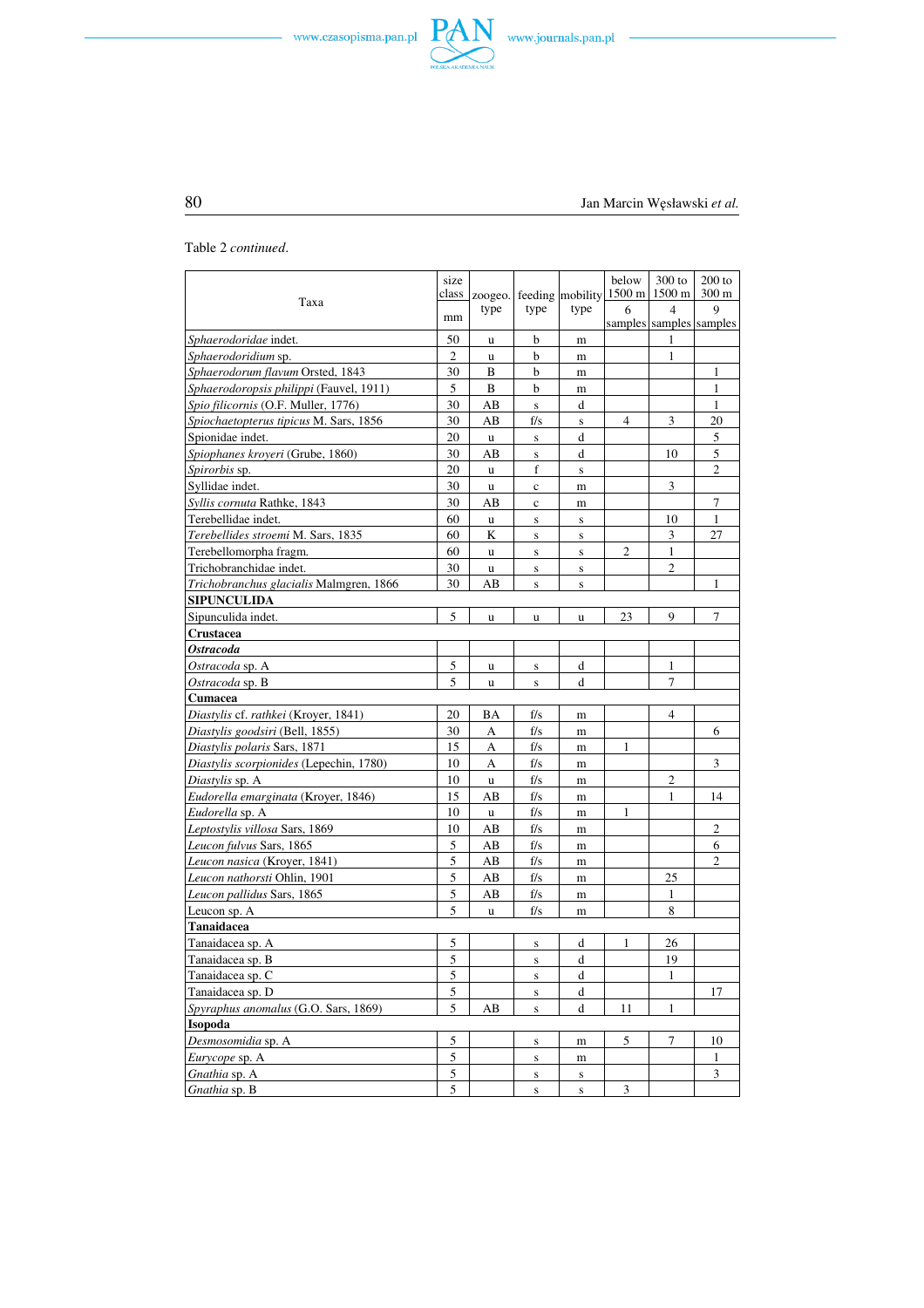



Table 2 *continued*.

| type<br>type<br>type<br>9<br>6<br>4<br>mm<br>samples samples samples<br>5<br>Gnathia sp. C<br>$\mathbf{1}$<br>${\bf S}$<br>S<br>5<br>$\overline{2}$<br>8<br>Ilyarachnidae sp. A<br>$\bf S$<br>m<br>5<br>$\mathbf{1}$<br>19<br>Ilyarachnidae sp. B<br>$\bf S$<br>m<br>5<br>$\mathbf{1}$<br>Ilyarachnidae sp. C<br>S<br>m<br>5<br>Munnidae sp. A<br>$\mathbf{1}$<br>$\bf S$<br>m<br>Amphipoda<br>15<br>Acidostoma sp. A<br>2<br>2<br>$\mathbf c$<br>m<br>$\mathbf f$<br>5<br>Ampeliscidae sp. A<br>15<br>d<br>15<br>$\mathbf f$<br>d<br>$\mathfrak{2}$<br>Ampeliscidae sp. B<br>5<br>Amphilochidae sp. A<br>1<br>$\overline{4}$<br>S<br>m<br>10<br>$\mathbf{1}$<br>Argissa sp. A<br>1<br>S<br>m<br>10<br>1<br>Argissidae sp. A<br>$\bf S$<br>m<br>Arrhis phyllonyx (M. Sars, 1858)<br>15<br>$\mathbf{1}$<br>А<br>S<br>m<br>5<br>Bathymedon obtusifrons (Hansen 1887)<br>AВ<br>1<br>$\bf S$<br>m<br>10<br>$\mathbf{1}$<br>Corophiidae sp. A<br>S<br>m<br>$\mathfrak s$<br>9<br>Harpinia propinqua G.O. Sars, 1895<br>AB<br>5<br>15<br>$\bf S$<br>m<br>$\overline{c}$<br>15<br>Hippomedon frigidus Stephensen, 1923<br>AB<br>S<br>m<br>3<br>Idunella aequicornis (G.O. Sars 1876)<br>15<br>A<br>S<br>m<br>$\mathfrak s$<br>$\overline{c}$<br>Ischyroceridae sp. A<br>S<br>m<br>$\mathfrak s$<br>$\mathfrak{2}$<br>Lysianassidae sp. C<br>$\bf S$<br>m<br>Melita quadrispinosa Vosseler 1889<br>10<br>A<br>$\mathbf{1}$<br>$\bf S$<br>m<br>10<br>Monoculopsis longicornis (Boeck, 1876)<br>AВ<br>$\overline{4}$<br>$\bf S$<br>m<br>$\mathbf f$<br>15<br>d<br>$\mathbf{1}$<br>Neohela monstrosa (Boeck 1861)<br>AВ<br>$\mathbf f$<br>$\mathfrak{Z}$<br>15<br>d<br>Neohela sp. A<br>$\mathfrak s$<br>17<br>Oedicerotidae sp. A<br>S<br>m<br>$\mathfrak s$<br>$\mathfrak{2}$<br>Oedicerotidae sp. B<br>S<br>m<br>$\mathfrak s$<br>Paraphoxus oculatus G.O. Sars 1895<br>3<br>B<br>S<br>m<br>15<br>$\mathbf{1}$<br>Stenopleustes latipes (M. Sars, 1858)<br>AВ<br>$\bf S$<br>m<br>10<br>Stenopleustes sp. A<br>1<br>$\bf S$<br>m<br>$\mathfrak s$<br>$\mathbf{1}$<br>Stenothoidae sp.<br>S<br>m<br>Syrrhoe crenulata Goes, 1866<br>10<br>АB<br>f/s<br>1<br>m<br>15<br>A<br>10<br>Unciola leucopis (Kroyer, 1845)<br>$\bf S$<br>m<br>10<br>$\overline{4}$<br>Unciola petalocera (G.O. Sars 1885)<br>AВ<br>S<br>m<br><b>Mysidacea</b><br>30<br>1<br>Boreomysis arctica (Kroyer, 1861)<br>AВ<br>$\mathbf{o}$<br>m<br>Caudofoveata<br>Chaetoderma sp.<br>10<br>5<br>u<br>u<br>u<br>5<br>Caudofoveata indet.<br>10<br>u<br>u<br>u<br>Polyplacophora<br>10<br>9<br>Polyplacophora indet.<br>$\mathbf u$<br>u<br>u<br>Gastropoda | size<br>class<br>Taxa |                | zoogeo. |   | feeding mobility | below<br>$1500 \text{ m}$ | 300 to<br>1500 m | $200$ to<br>$300 \text{ m}$ |
|------------------------------------------------------------------------------------------------------------------------------------------------------------------------------------------------------------------------------------------------------------------------------------------------------------------------------------------------------------------------------------------------------------------------------------------------------------------------------------------------------------------------------------------------------------------------------------------------------------------------------------------------------------------------------------------------------------------------------------------------------------------------------------------------------------------------------------------------------------------------------------------------------------------------------------------------------------------------------------------------------------------------------------------------------------------------------------------------------------------------------------------------------------------------------------------------------------------------------------------------------------------------------------------------------------------------------------------------------------------------------------------------------------------------------------------------------------------------------------------------------------------------------------------------------------------------------------------------------------------------------------------------------------------------------------------------------------------------------------------------------------------------------------------------------------------------------------------------------------------------------------------------------------------------------------------------------------------------------------------------------------------------------------------------------------------------------------------------------------------------------------------------------------------------------------------------------------------------------------------------------------------------------------------------------------------------------------------------------------------------------------------------------------------------------------------------------------------------------------------------------------------------------------------------------------------------------------------------------------------|-----------------------|----------------|---------|---|------------------|---------------------------|------------------|-----------------------------|
|                                                                                                                                                                                                                                                                                                                                                                                                                                                                                                                                                                                                                                                                                                                                                                                                                                                                                                                                                                                                                                                                                                                                                                                                                                                                                                                                                                                                                                                                                                                                                                                                                                                                                                                                                                                                                                                                                                                                                                                                                                                                                                                                                                                                                                                                                                                                                                                                                                                                                                                                                                                                                  |                       |                |         |   |                  |                           |                  |                             |
|                                                                                                                                                                                                                                                                                                                                                                                                                                                                                                                                                                                                                                                                                                                                                                                                                                                                                                                                                                                                                                                                                                                                                                                                                                                                                                                                                                                                                                                                                                                                                                                                                                                                                                                                                                                                                                                                                                                                                                                                                                                                                                                                                                                                                                                                                                                                                                                                                                                                                                                                                                                                                  |                       |                |         |   |                  |                           |                  |                             |
|                                                                                                                                                                                                                                                                                                                                                                                                                                                                                                                                                                                                                                                                                                                                                                                                                                                                                                                                                                                                                                                                                                                                                                                                                                                                                                                                                                                                                                                                                                                                                                                                                                                                                                                                                                                                                                                                                                                                                                                                                                                                                                                                                                                                                                                                                                                                                                                                                                                                                                                                                                                                                  |                       |                |         |   |                  |                           |                  |                             |
|                                                                                                                                                                                                                                                                                                                                                                                                                                                                                                                                                                                                                                                                                                                                                                                                                                                                                                                                                                                                                                                                                                                                                                                                                                                                                                                                                                                                                                                                                                                                                                                                                                                                                                                                                                                                                                                                                                                                                                                                                                                                                                                                                                                                                                                                                                                                                                                                                                                                                                                                                                                                                  |                       |                |         |   |                  |                           |                  |                             |
|                                                                                                                                                                                                                                                                                                                                                                                                                                                                                                                                                                                                                                                                                                                                                                                                                                                                                                                                                                                                                                                                                                                                                                                                                                                                                                                                                                                                                                                                                                                                                                                                                                                                                                                                                                                                                                                                                                                                                                                                                                                                                                                                                                                                                                                                                                                                                                                                                                                                                                                                                                                                                  |                       |                |         |   |                  |                           |                  |                             |
|                                                                                                                                                                                                                                                                                                                                                                                                                                                                                                                                                                                                                                                                                                                                                                                                                                                                                                                                                                                                                                                                                                                                                                                                                                                                                                                                                                                                                                                                                                                                                                                                                                                                                                                                                                                                                                                                                                                                                                                                                                                                                                                                                                                                                                                                                                                                                                                                                                                                                                                                                                                                                  |                       |                |         |   |                  |                           |                  |                             |
|                                                                                                                                                                                                                                                                                                                                                                                                                                                                                                                                                                                                                                                                                                                                                                                                                                                                                                                                                                                                                                                                                                                                                                                                                                                                                                                                                                                                                                                                                                                                                                                                                                                                                                                                                                                                                                                                                                                                                                                                                                                                                                                                                                                                                                                                                                                                                                                                                                                                                                                                                                                                                  |                       |                |         |   |                  |                           |                  |                             |
|                                                                                                                                                                                                                                                                                                                                                                                                                                                                                                                                                                                                                                                                                                                                                                                                                                                                                                                                                                                                                                                                                                                                                                                                                                                                                                                                                                                                                                                                                                                                                                                                                                                                                                                                                                                                                                                                                                                                                                                                                                                                                                                                                                                                                                                                                                                                                                                                                                                                                                                                                                                                                  |                       |                |         |   |                  |                           |                  |                             |
|                                                                                                                                                                                                                                                                                                                                                                                                                                                                                                                                                                                                                                                                                                                                                                                                                                                                                                                                                                                                                                                                                                                                                                                                                                                                                                                                                                                                                                                                                                                                                                                                                                                                                                                                                                                                                                                                                                                                                                                                                                                                                                                                                                                                                                                                                                                                                                                                                                                                                                                                                                                                                  |                       |                |         |   |                  |                           |                  |                             |
|                                                                                                                                                                                                                                                                                                                                                                                                                                                                                                                                                                                                                                                                                                                                                                                                                                                                                                                                                                                                                                                                                                                                                                                                                                                                                                                                                                                                                                                                                                                                                                                                                                                                                                                                                                                                                                                                                                                                                                                                                                                                                                                                                                                                                                                                                                                                                                                                                                                                                                                                                                                                                  |                       |                |         |   |                  |                           |                  |                             |
|                                                                                                                                                                                                                                                                                                                                                                                                                                                                                                                                                                                                                                                                                                                                                                                                                                                                                                                                                                                                                                                                                                                                                                                                                                                                                                                                                                                                                                                                                                                                                                                                                                                                                                                                                                                                                                                                                                                                                                                                                                                                                                                                                                                                                                                                                                                                                                                                                                                                                                                                                                                                                  |                       |                |         |   |                  |                           |                  |                             |
|                                                                                                                                                                                                                                                                                                                                                                                                                                                                                                                                                                                                                                                                                                                                                                                                                                                                                                                                                                                                                                                                                                                                                                                                                                                                                                                                                                                                                                                                                                                                                                                                                                                                                                                                                                                                                                                                                                                                                                                                                                                                                                                                                                                                                                                                                                                                                                                                                                                                                                                                                                                                                  |                       |                |         |   |                  |                           |                  |                             |
|                                                                                                                                                                                                                                                                                                                                                                                                                                                                                                                                                                                                                                                                                                                                                                                                                                                                                                                                                                                                                                                                                                                                                                                                                                                                                                                                                                                                                                                                                                                                                                                                                                                                                                                                                                                                                                                                                                                                                                                                                                                                                                                                                                                                                                                                                                                                                                                                                                                                                                                                                                                                                  |                       |                |         |   |                  |                           |                  |                             |
|                                                                                                                                                                                                                                                                                                                                                                                                                                                                                                                                                                                                                                                                                                                                                                                                                                                                                                                                                                                                                                                                                                                                                                                                                                                                                                                                                                                                                                                                                                                                                                                                                                                                                                                                                                                                                                                                                                                                                                                                                                                                                                                                                                                                                                                                                                                                                                                                                                                                                                                                                                                                                  |                       |                |         |   |                  |                           |                  |                             |
|                                                                                                                                                                                                                                                                                                                                                                                                                                                                                                                                                                                                                                                                                                                                                                                                                                                                                                                                                                                                                                                                                                                                                                                                                                                                                                                                                                                                                                                                                                                                                                                                                                                                                                                                                                                                                                                                                                                                                                                                                                                                                                                                                                                                                                                                                                                                                                                                                                                                                                                                                                                                                  |                       |                |         |   |                  |                           |                  |                             |
|                                                                                                                                                                                                                                                                                                                                                                                                                                                                                                                                                                                                                                                                                                                                                                                                                                                                                                                                                                                                                                                                                                                                                                                                                                                                                                                                                                                                                                                                                                                                                                                                                                                                                                                                                                                                                                                                                                                                                                                                                                                                                                                                                                                                                                                                                                                                                                                                                                                                                                                                                                                                                  |                       |                |         |   |                  |                           |                  |                             |
|                                                                                                                                                                                                                                                                                                                                                                                                                                                                                                                                                                                                                                                                                                                                                                                                                                                                                                                                                                                                                                                                                                                                                                                                                                                                                                                                                                                                                                                                                                                                                                                                                                                                                                                                                                                                                                                                                                                                                                                                                                                                                                                                                                                                                                                                                                                                                                                                                                                                                                                                                                                                                  |                       |                |         |   |                  |                           |                  |                             |
|                                                                                                                                                                                                                                                                                                                                                                                                                                                                                                                                                                                                                                                                                                                                                                                                                                                                                                                                                                                                                                                                                                                                                                                                                                                                                                                                                                                                                                                                                                                                                                                                                                                                                                                                                                                                                                                                                                                                                                                                                                                                                                                                                                                                                                                                                                                                                                                                                                                                                                                                                                                                                  |                       |                |         |   |                  |                           |                  |                             |
|                                                                                                                                                                                                                                                                                                                                                                                                                                                                                                                                                                                                                                                                                                                                                                                                                                                                                                                                                                                                                                                                                                                                                                                                                                                                                                                                                                                                                                                                                                                                                                                                                                                                                                                                                                                                                                                                                                                                                                                                                                                                                                                                                                                                                                                                                                                                                                                                                                                                                                                                                                                                                  |                       |                |         |   |                  |                           |                  |                             |
|                                                                                                                                                                                                                                                                                                                                                                                                                                                                                                                                                                                                                                                                                                                                                                                                                                                                                                                                                                                                                                                                                                                                                                                                                                                                                                                                                                                                                                                                                                                                                                                                                                                                                                                                                                                                                                                                                                                                                                                                                                                                                                                                                                                                                                                                                                                                                                                                                                                                                                                                                                                                                  |                       |                |         |   |                  |                           |                  |                             |
|                                                                                                                                                                                                                                                                                                                                                                                                                                                                                                                                                                                                                                                                                                                                                                                                                                                                                                                                                                                                                                                                                                                                                                                                                                                                                                                                                                                                                                                                                                                                                                                                                                                                                                                                                                                                                                                                                                                                                                                                                                                                                                                                                                                                                                                                                                                                                                                                                                                                                                                                                                                                                  |                       |                |         |   |                  |                           |                  |                             |
|                                                                                                                                                                                                                                                                                                                                                                                                                                                                                                                                                                                                                                                                                                                                                                                                                                                                                                                                                                                                                                                                                                                                                                                                                                                                                                                                                                                                                                                                                                                                                                                                                                                                                                                                                                                                                                                                                                                                                                                                                                                                                                                                                                                                                                                                                                                                                                                                                                                                                                                                                                                                                  |                       |                |         |   |                  |                           |                  |                             |
|                                                                                                                                                                                                                                                                                                                                                                                                                                                                                                                                                                                                                                                                                                                                                                                                                                                                                                                                                                                                                                                                                                                                                                                                                                                                                                                                                                                                                                                                                                                                                                                                                                                                                                                                                                                                                                                                                                                                                                                                                                                                                                                                                                                                                                                                                                                                                                                                                                                                                                                                                                                                                  |                       |                |         |   |                  |                           |                  |                             |
|                                                                                                                                                                                                                                                                                                                                                                                                                                                                                                                                                                                                                                                                                                                                                                                                                                                                                                                                                                                                                                                                                                                                                                                                                                                                                                                                                                                                                                                                                                                                                                                                                                                                                                                                                                                                                                                                                                                                                                                                                                                                                                                                                                                                                                                                                                                                                                                                                                                                                                                                                                                                                  |                       |                |         |   |                  |                           |                  |                             |
|                                                                                                                                                                                                                                                                                                                                                                                                                                                                                                                                                                                                                                                                                                                                                                                                                                                                                                                                                                                                                                                                                                                                                                                                                                                                                                                                                                                                                                                                                                                                                                                                                                                                                                                                                                                                                                                                                                                                                                                                                                                                                                                                                                                                                                                                                                                                                                                                                                                                                                                                                                                                                  |                       |                |         |   |                  |                           |                  |                             |
|                                                                                                                                                                                                                                                                                                                                                                                                                                                                                                                                                                                                                                                                                                                                                                                                                                                                                                                                                                                                                                                                                                                                                                                                                                                                                                                                                                                                                                                                                                                                                                                                                                                                                                                                                                                                                                                                                                                                                                                                                                                                                                                                                                                                                                                                                                                                                                                                                                                                                                                                                                                                                  |                       |                |         |   |                  |                           |                  |                             |
|                                                                                                                                                                                                                                                                                                                                                                                                                                                                                                                                                                                                                                                                                                                                                                                                                                                                                                                                                                                                                                                                                                                                                                                                                                                                                                                                                                                                                                                                                                                                                                                                                                                                                                                                                                                                                                                                                                                                                                                                                                                                                                                                                                                                                                                                                                                                                                                                                                                                                                                                                                                                                  |                       |                |         |   |                  |                           |                  |                             |
|                                                                                                                                                                                                                                                                                                                                                                                                                                                                                                                                                                                                                                                                                                                                                                                                                                                                                                                                                                                                                                                                                                                                                                                                                                                                                                                                                                                                                                                                                                                                                                                                                                                                                                                                                                                                                                                                                                                                                                                                                                                                                                                                                                                                                                                                                                                                                                                                                                                                                                                                                                                                                  |                       |                |         |   |                  |                           |                  |                             |
|                                                                                                                                                                                                                                                                                                                                                                                                                                                                                                                                                                                                                                                                                                                                                                                                                                                                                                                                                                                                                                                                                                                                                                                                                                                                                                                                                                                                                                                                                                                                                                                                                                                                                                                                                                                                                                                                                                                                                                                                                                                                                                                                                                                                                                                                                                                                                                                                                                                                                                                                                                                                                  |                       |                |         |   |                  |                           |                  |                             |
|                                                                                                                                                                                                                                                                                                                                                                                                                                                                                                                                                                                                                                                                                                                                                                                                                                                                                                                                                                                                                                                                                                                                                                                                                                                                                                                                                                                                                                                                                                                                                                                                                                                                                                                                                                                                                                                                                                                                                                                                                                                                                                                                                                                                                                                                                                                                                                                                                                                                                                                                                                                                                  |                       |                |         |   |                  |                           |                  |                             |
|                                                                                                                                                                                                                                                                                                                                                                                                                                                                                                                                                                                                                                                                                                                                                                                                                                                                                                                                                                                                                                                                                                                                                                                                                                                                                                                                                                                                                                                                                                                                                                                                                                                                                                                                                                                                                                                                                                                                                                                                                                                                                                                                                                                                                                                                                                                                                                                                                                                                                                                                                                                                                  |                       |                |         |   |                  |                           |                  |                             |
|                                                                                                                                                                                                                                                                                                                                                                                                                                                                                                                                                                                                                                                                                                                                                                                                                                                                                                                                                                                                                                                                                                                                                                                                                                                                                                                                                                                                                                                                                                                                                                                                                                                                                                                                                                                                                                                                                                                                                                                                                                                                                                                                                                                                                                                                                                                                                                                                                                                                                                                                                                                                                  |                       |                |         |   |                  |                           |                  |                             |
|                                                                                                                                                                                                                                                                                                                                                                                                                                                                                                                                                                                                                                                                                                                                                                                                                                                                                                                                                                                                                                                                                                                                                                                                                                                                                                                                                                                                                                                                                                                                                                                                                                                                                                                                                                                                                                                                                                                                                                                                                                                                                                                                                                                                                                                                                                                                                                                                                                                                                                                                                                                                                  |                       |                |         |   |                  |                           |                  |                             |
|                                                                                                                                                                                                                                                                                                                                                                                                                                                                                                                                                                                                                                                                                                                                                                                                                                                                                                                                                                                                                                                                                                                                                                                                                                                                                                                                                                                                                                                                                                                                                                                                                                                                                                                                                                                                                                                                                                                                                                                                                                                                                                                                                                                                                                                                                                                                                                                                                                                                                                                                                                                                                  |                       |                |         |   |                  |                           |                  |                             |
|                                                                                                                                                                                                                                                                                                                                                                                                                                                                                                                                                                                                                                                                                                                                                                                                                                                                                                                                                                                                                                                                                                                                                                                                                                                                                                                                                                                                                                                                                                                                                                                                                                                                                                                                                                                                                                                                                                                                                                                                                                                                                                                                                                                                                                                                                                                                                                                                                                                                                                                                                                                                                  |                       |                |         |   |                  |                           |                  |                             |
|                                                                                                                                                                                                                                                                                                                                                                                                                                                                                                                                                                                                                                                                                                                                                                                                                                                                                                                                                                                                                                                                                                                                                                                                                                                                                                                                                                                                                                                                                                                                                                                                                                                                                                                                                                                                                                                                                                                                                                                                                                                                                                                                                                                                                                                                                                                                                                                                                                                                                                                                                                                                                  |                       |                |         |   |                  |                           |                  |                             |
|                                                                                                                                                                                                                                                                                                                                                                                                                                                                                                                                                                                                                                                                                                                                                                                                                                                                                                                                                                                                                                                                                                                                                                                                                                                                                                                                                                                                                                                                                                                                                                                                                                                                                                                                                                                                                                                                                                                                                                                                                                                                                                                                                                                                                                                                                                                                                                                                                                                                                                                                                                                                                  |                       |                |         |   |                  |                           |                  |                             |
|                                                                                                                                                                                                                                                                                                                                                                                                                                                                                                                                                                                                                                                                                                                                                                                                                                                                                                                                                                                                                                                                                                                                                                                                                                                                                                                                                                                                                                                                                                                                                                                                                                                                                                                                                                                                                                                                                                                                                                                                                                                                                                                                                                                                                                                                                                                                                                                                                                                                                                                                                                                                                  |                       |                |         |   |                  |                           |                  |                             |
|                                                                                                                                                                                                                                                                                                                                                                                                                                                                                                                                                                                                                                                                                                                                                                                                                                                                                                                                                                                                                                                                                                                                                                                                                                                                                                                                                                                                                                                                                                                                                                                                                                                                                                                                                                                                                                                                                                                                                                                                                                                                                                                                                                                                                                                                                                                                                                                                                                                                                                                                                                                                                  |                       |                |         |   |                  |                           |                  |                             |
|                                                                                                                                                                                                                                                                                                                                                                                                                                                                                                                                                                                                                                                                                                                                                                                                                                                                                                                                                                                                                                                                                                                                                                                                                                                                                                                                                                                                                                                                                                                                                                                                                                                                                                                                                                                                                                                                                                                                                                                                                                                                                                                                                                                                                                                                                                                                                                                                                                                                                                                                                                                                                  |                       |                |         |   |                  |                           |                  |                             |
|                                                                                                                                                                                                                                                                                                                                                                                                                                                                                                                                                                                                                                                                                                                                                                                                                                                                                                                                                                                                                                                                                                                                                                                                                                                                                                                                                                                                                                                                                                                                                                                                                                                                                                                                                                                                                                                                                                                                                                                                                                                                                                                                                                                                                                                                                                                                                                                                                                                                                                                                                                                                                  |                       |                |         |   |                  |                           |                  |                             |
|                                                                                                                                                                                                                                                                                                                                                                                                                                                                                                                                                                                                                                                                                                                                                                                                                                                                                                                                                                                                                                                                                                                                                                                                                                                                                                                                                                                                                                                                                                                                                                                                                                                                                                                                                                                                                                                                                                                                                                                                                                                                                                                                                                                                                                                                                                                                                                                                                                                                                                                                                                                                                  |                       |                |         |   |                  |                           |                  |                             |
|                                                                                                                                                                                                                                                                                                                                                                                                                                                                                                                                                                                                                                                                                                                                                                                                                                                                                                                                                                                                                                                                                                                                                                                                                                                                                                                                                                                                                                                                                                                                                                                                                                                                                                                                                                                                                                                                                                                                                                                                                                                                                                                                                                                                                                                                                                                                                                                                                                                                                                                                                                                                                  |                       |                |         |   |                  |                           |                  |                             |
|                                                                                                                                                                                                                                                                                                                                                                                                                                                                                                                                                                                                                                                                                                                                                                                                                                                                                                                                                                                                                                                                                                                                                                                                                                                                                                                                                                                                                                                                                                                                                                                                                                                                                                                                                                                                                                                                                                                                                                                                                                                                                                                                                                                                                                                                                                                                                                                                                                                                                                                                                                                                                  | Cylichna sp.          | $\overline{5}$ | u       | c | ${\rm m}$        |                           |                  | 1                           |
| $\mathfrak s$<br>Frigidoalvania janmayeni (Friele, 1878)<br>$\bf{A}$<br>$\overline{4}$<br>u<br>u                                                                                                                                                                                                                                                                                                                                                                                                                                                                                                                                                                                                                                                                                                                                                                                                                                                                                                                                                                                                                                                                                                                                                                                                                                                                                                                                                                                                                                                                                                                                                                                                                                                                                                                                                                                                                                                                                                                                                                                                                                                                                                                                                                                                                                                                                                                                                                                                                                                                                                                 |                       |                |         |   |                  |                           |                  |                             |
| $\overline{5}$<br>AB<br>$\mathbf f$<br>$\,1$<br>Lepeta caeca (Muller, 1776)<br>${\rm m}$                                                                                                                                                                                                                                                                                                                                                                                                                                                                                                                                                                                                                                                                                                                                                                                                                                                                                                                                                                                                                                                                                                                                                                                                                                                                                                                                                                                                                                                                                                                                                                                                                                                                                                                                                                                                                                                                                                                                                                                                                                                                                                                                                                                                                                                                                                                                                                                                                                                                                                                         |                       |                |         |   |                  |                           |                  |                             |
| $\overline{2}$<br>Lunatia pallida Broderip et G.B. Sowerby I, 1829<br>10<br>AB<br>$\mathbf c$<br>${\rm m}$                                                                                                                                                                                                                                                                                                                                                                                                                                                                                                                                                                                                                                                                                                                                                                                                                                                                                                                                                                                                                                                                                                                                                                                                                                                                                                                                                                                                                                                                                                                                                                                                                                                                                                                                                                                                                                                                                                                                                                                                                                                                                                                                                                                                                                                                                                                                                                                                                                                                                                       |                       |                |         |   |                  |                           |                  |                             |
| Margarites groenlandica (Gmelin, 1791)<br>5<br>$\overline{AB}$<br>$\mathbf{1}$<br>$S_{\parallel}$<br>${\rm m}$                                                                                                                                                                                                                                                                                                                                                                                                                                                                                                                                                                                                                                                                                                                                                                                                                                                                                                                                                                                                                                                                                                                                                                                                                                                                                                                                                                                                                                                                                                                                                                                                                                                                                                                                                                                                                                                                                                                                                                                                                                                                                                                                                                                                                                                                                                                                                                                                                                                                                                   |                       |                |         |   |                  |                           |                  |                             |
| Nudibranchia indet.<br>10<br>$\mathbf{1}$<br>u<br>u<br>m                                                                                                                                                                                                                                                                                                                                                                                                                                                                                                                                                                                                                                                                                                                                                                                                                                                                                                                                                                                                                                                                                                                                                                                                                                                                                                                                                                                                                                                                                                                                                                                                                                                                                                                                                                                                                                                                                                                                                                                                                                                                                                                                                                                                                                                                                                                                                                                                                                                                                                                                                         |                       |                |         |   |                  |                           |                  |                             |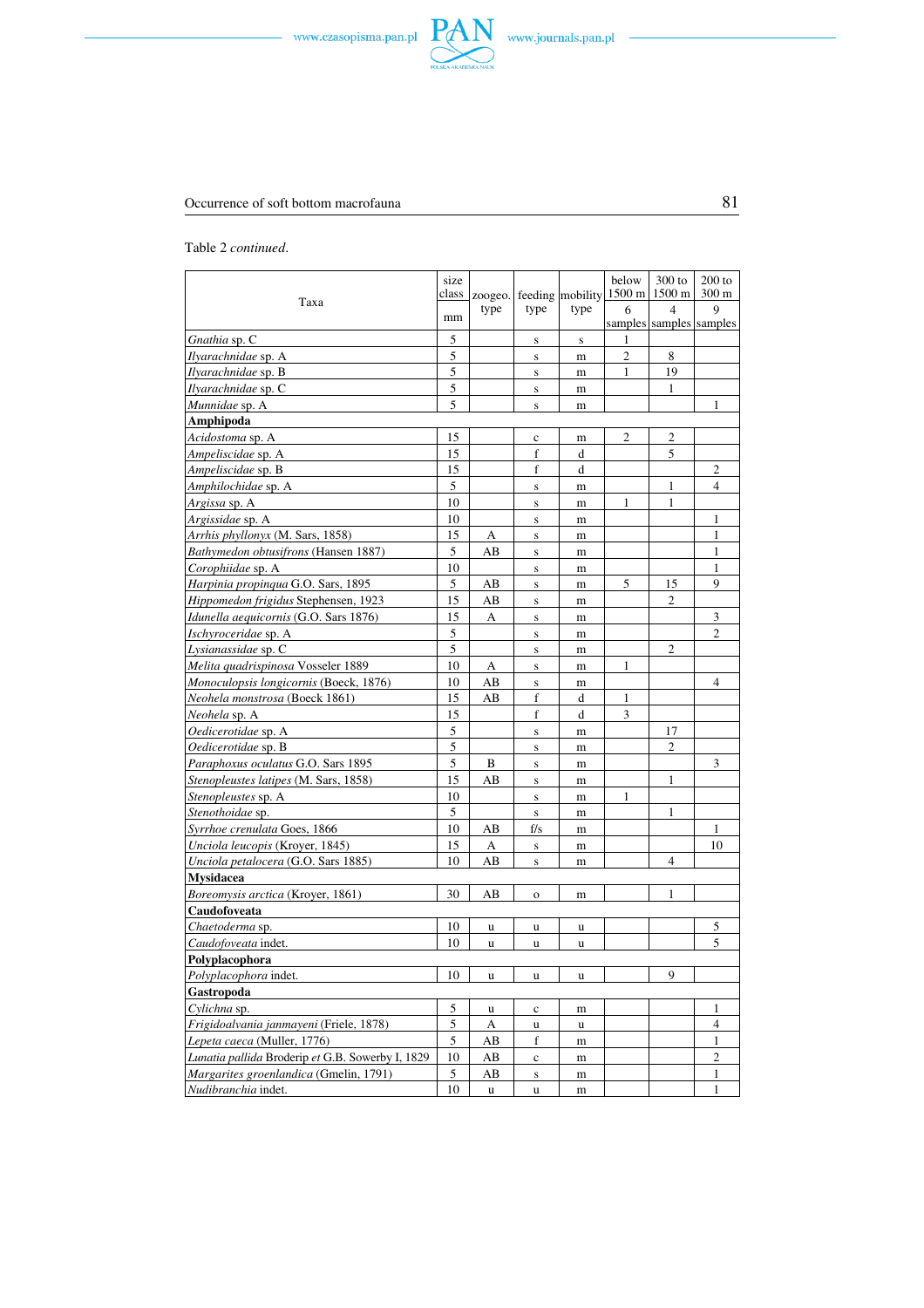

82 Jan Marcin Węsławski *et al.*

Table 2 *continued*.

| Taxa                                                 | size<br>class<br>mm | zoogeg.<br>type | type         | feeding mobility<br>type | below<br>1500 m<br>6 | 300 to<br>1500 m<br>4<br>samples samples samples | $200$ to<br>300 <sub>m</sub><br>9 |  |  |
|------------------------------------------------------|---------------------|-----------------|--------------|--------------------------|----------------------|--------------------------------------------------|-----------------------------------|--|--|
| Oenopta decussata (Couthouy, 1839)                   | 5                   | AВ              | $\mathbf{c}$ | m                        |                      | 1                                                |                                   |  |  |
| Prosobranchia indet.                                 | 5                   | $\mathbf u$     | u            | u                        |                      |                                                  | 3                                 |  |  |
| Puncturella noachina (Linne, 1771)                   | 5                   | AB              | $\mathbf c$  | m                        |                      |                                                  | 1                                 |  |  |
| <b>Bivalvia</b>                                      |                     |                 |              |                          |                      |                                                  |                                   |  |  |
| Nuculoma tenuis (Montagu, 1808)                      | 5                   | AB              | S            | m                        |                      | 8                                                | $\overline{2}$                    |  |  |
| Nuculana pernula (Muller, 1779)                      | 5                   | AB              | S            | m                        |                      | 3                                                | $\overline{c}$                    |  |  |
| Portlaindia arctica (J.E. Gray, 1824)                | 5                   | А               | $\bf S$      | m                        |                      |                                                  | $\overline{2}$                    |  |  |
| Yoldiella fraterna Verill et Bush, 1898              | 5                   | A               | $\bf S$      | m                        |                      |                                                  | 10                                |  |  |
| Yoldiella lenticula (Moller, 1842)                   | 5                   | A               | $\mathbf S$  | m                        |                      | 5                                                | 11                                |  |  |
| Yoldiella propinqua (Leche, 1878)                    | 5                   | AB              | $\bf S$      | m                        |                      | 48                                               | 14                                |  |  |
| Yoldiella lucida (Loven, 1846)                       | 10                  | B               | S            | m                        |                      |                                                  | $\mathbf{1}$                      |  |  |
| Dacrydium viteum (Holboll in Moller, 1842)           | 5                   | AB              | f            | S                        |                      | $\overline{4}$                                   | 1                                 |  |  |
| Bathyarca glacialis (J.E. Gray, 1824)                | 10                  | A               | f            | $\bf S$                  |                      | $\overline{7}$                                   |                                   |  |  |
| Thyasira dunbari Lubinsky, 1976                      | 5                   | А               | f/s          | m                        | 1                    | 65                                               | 1                                 |  |  |
| Thyasira sp.                                         | 5                   | <b>u</b>        | f/s          | m                        |                      |                                                  | 1                                 |  |  |
| Astarte crenata (J.E. Gray, 1824)                    | 10                  | A               | f            | m                        |                      | 3                                                | $\overline{c}$                    |  |  |
| Cuspidaria subtorta (G.O. Sars, 1878)                | 5                   | AB              | $\mathbf c$  | m                        |                      |                                                  | $\overline{c}$                    |  |  |
| Bivalvia indet.                                      | 5                   | <b>u</b>        | u            | u                        |                      | $\mathbf{1}$                                     |                                   |  |  |
| <b>Asteroidea</b>                                    |                     |                 |              |                          |                      |                                                  |                                   |  |  |
| Crossaster papposus (Linnaeus, 1767)                 | 15                  | AB              | s/c          | m                        |                      | $\mathbf{1}$                                     | 1                                 |  |  |
| Ophiuroidea                                          |                     |                 |              |                          |                      |                                                  |                                   |  |  |
| Ophioscolex gracialis J. Muller et Troschel, 1842    | 10                  | AB              | s/c          | m                        |                      |                                                  | $\overline{2}$                    |  |  |
| Ophiopholis aculeata (Linnaeus, 1767)                | 10                  | AB              | s/c          | $\, {\rm m}$             |                      | 12                                               | 6                                 |  |  |
| Ophiacantha bidentata (Retzius, 1805)                | 10                  | AB              | s/c          | m                        |                      | $\overline{2}$                                   | 2                                 |  |  |
| Ophiocten sericeum (Forbes, 1852)                    | 10                  | AB              | s/c          | m                        |                      |                                                  | 1                                 |  |  |
| Ophiura robusta (Ayres, 1851)                        | 10                  | AB              | s/c          | m                        |                      | 7                                                | 39                                |  |  |
| Ophiura sarsi Lutken, 1858                           | 10                  | AB              | s/c          | m                        |                      | 3                                                | 9                                 |  |  |
| Ophiura juv.                                         | 5                   | u               | s/c          | m                        |                      | 28                                               |                                   |  |  |
| Echinoidea                                           |                     |                 |              |                          |                      |                                                  |                                   |  |  |
| Strongylocentrotus droebachiensis (O.F. Muller 1776) | 30                  | AB              | $\mathbf c$  | m                        |                      |                                                  | 3                                 |  |  |
| average idividuals/ $m2$                             |                     |                 |              | 502                      | 1970                 |                                                  | 3598                              |  |  |
| together species in samples from given depth         | 40                  | 98              |              |                          | 138                  |                                                  |                                   |  |  |

uals. The major taxa distribution along the depth profile shows the clear domi− nance of Polychaeta at shallower stations (98% in density), while the deepest sta− tions show up to 60% dominance of Crustacea (Fig. 3). Below 1500 m depth the most abundant were polychaetes *Paraonis* sp. and *Myriochele* spp. followed by Sipunculida. The most numerous animals at depths between 500 and 1500 m were the bivalves (*Thyasira dunbari, Yoldiella propinqua*) and polychaetes (*Aricidea* sp., *Exogone* cf. *verugera*). The shelf samples were dominated by polychaetes *Prionospio cirrifera, Cossura longocirrata, Lumbrineris* sp., *Leitoscoloplos*, and these species were also the most abundant taxa in the all collected material (Table 2).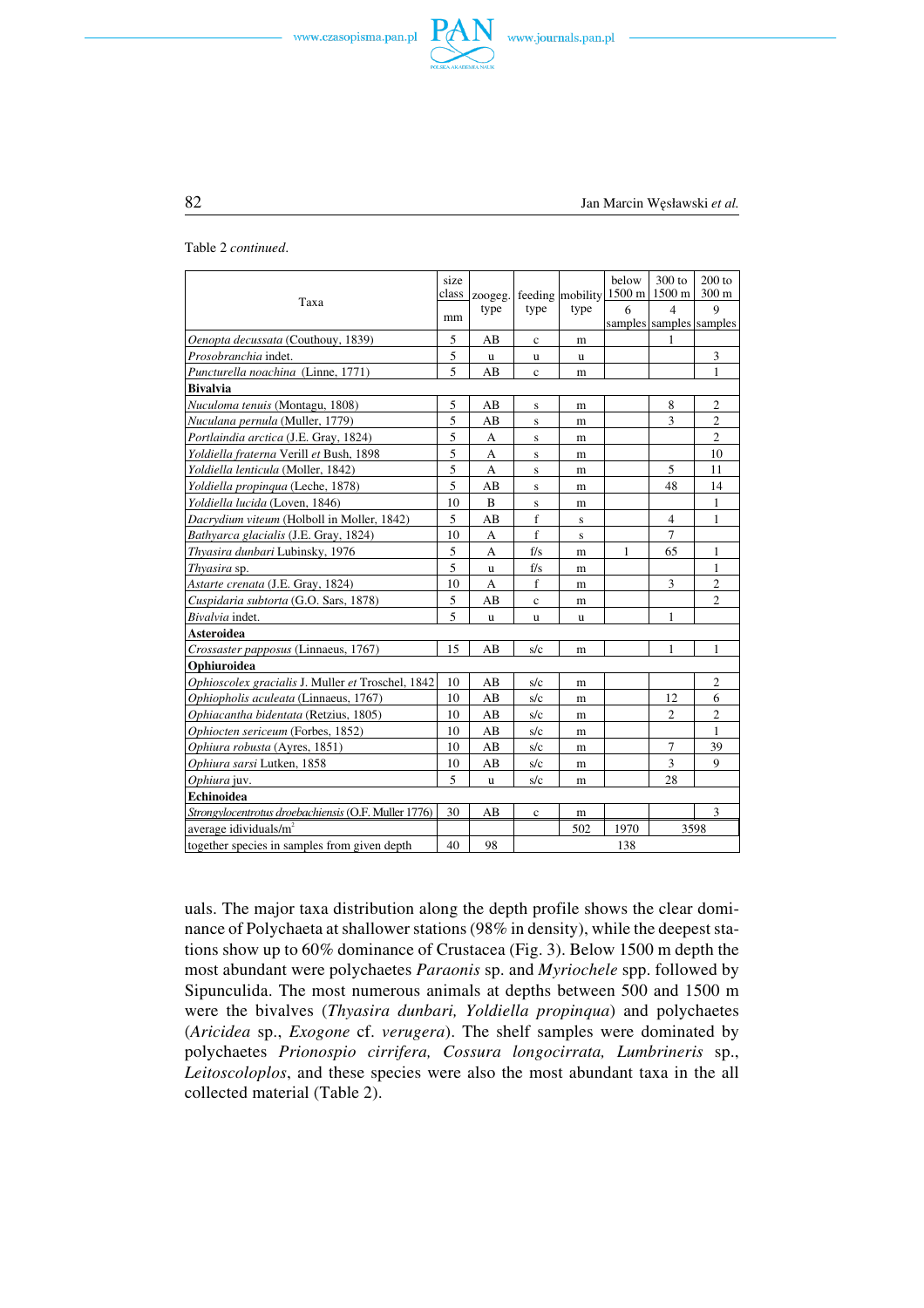



Fig. 3. Share of major macrofauna taxa (percent of density) from particular stations.

# Discussion

#### **Representativeness of collected material**

The presented material does not encompass the full richness of the marine benthos from the investigated area. For example, we have omitted stones encrust− ing Bryozoa, found in abundance at station P22 on 525 m depth, where at least 40 species have been determined (Beate Bader *personal commun.*). There were over 140 Bryozoa species found on stones in the outer part of Kongsfjorden (Kuklinski *pers. commun.*). The reason why the encrusting Bryozoa were omitted was the inadequacy of the stones sampling gear. Since the typical plankton species found in sediment samples (*Calanus hyperboreus*, *C. glacialis*, *Themisto libellula*, *Thysanoessa inermis*) might be dead (Węsławski and Legeżyńska 1998) or occa− sionally visiting the near bottom water, they were not taken into account either. However benthopelagic and hyperbenthic species like *Boreomysis arctica* and number of Amphipoda were counted as "benthos" in our study. Large marine benthos like echinoderms, decapods (megafauna) as well as mobile crustaceans have been underrepresented in our collection due to the small sampling area  $(0.1)$ m<sup>2</sup>) and type of the gear used. The good review of mobile epibenthos and megafauna richness of the area presents Piepenburg and Schmid (1996), Brandt (1993, 1997), Brandt *et al.* (1996).

#### **Taxa characteristics**

Three polychaetes (*Chaetozone* group, *Cossura longocirrata, Lumbrineris* sp.) are among species noted as the most typical and numerous in the Svalbard fjords and shelf soft sediments (Gulliksen *et al.* 1985, Kendall 1996, Holte and Gulliksen 1998, Wlodarska−Kowalczuk *et al.* 1998). Among ten most abundant species from our shelf samples six species were also reported as most abundant in North Norwegian and Svalbard fjords (Holte and Gulliksen 1998). Of the above mentioned, only *Chaetozone* species group were noted down to deepest stations in present study. The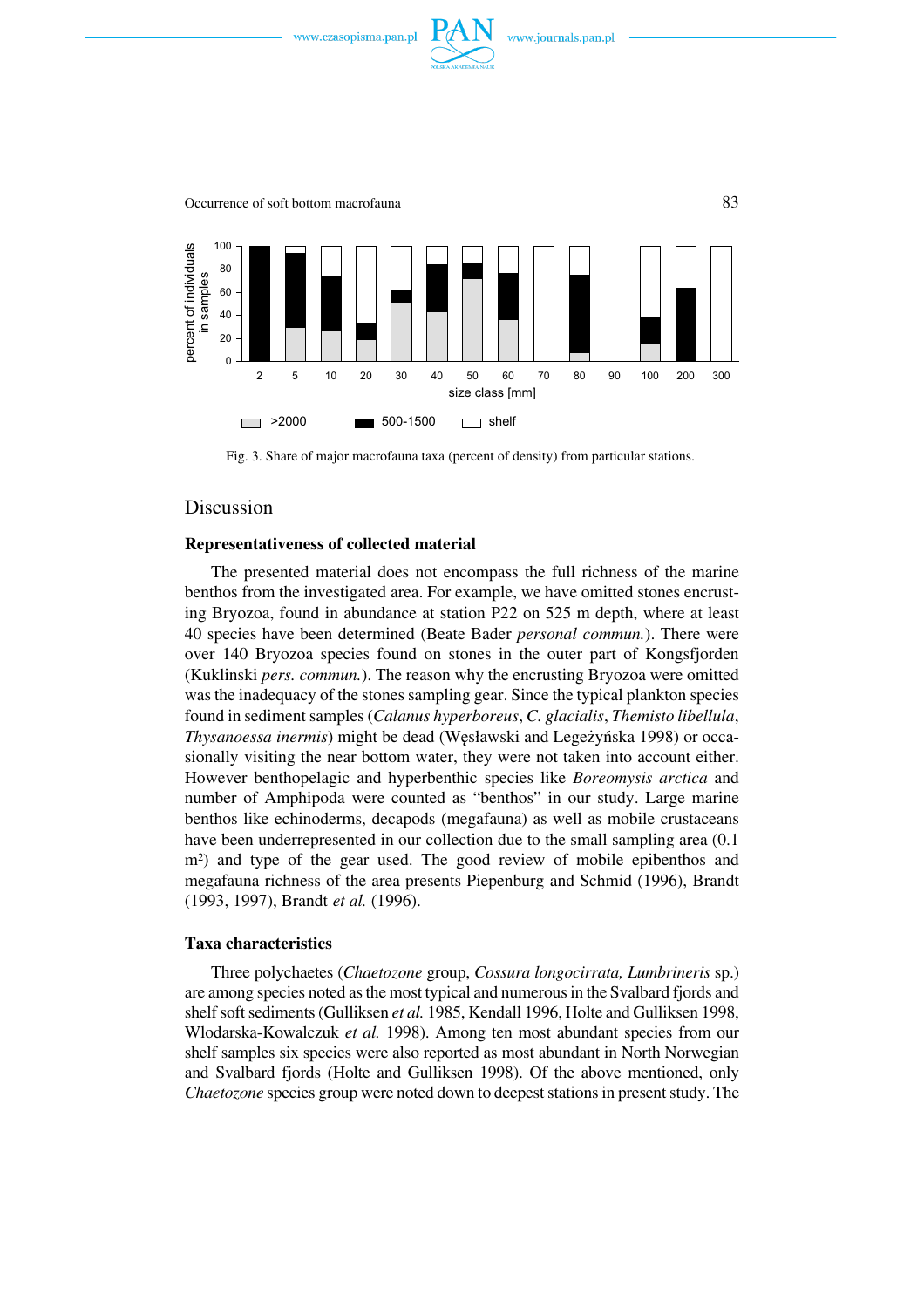



#### Table 3

| taxon                                                                                                                                                                                                                    | below 1500m<br>ind/m <sup>2</sup>                               |
|--------------------------------------------------------------------------------------------------------------------------------------------------------------------------------------------------------------------------|-----------------------------------------------------------------|
| Paraonis sp./Paradoneis sp.<br>Myriochele heeri<br>Myriochele fragilis<br>Sipunculida indet.<br>Myriochele sp. I<br>Ampharetinae indet.<br>Spyraphus anomalus<br>Lumbrineris sp.<br>Notomastus sp.<br>Myriochele sp. II  | 123<br>58<br>57<br>38<br>33<br>18<br>18<br>17<br>17<br>13       |
| taxon                                                                                                                                                                                                                    | 300 to 1500m<br>ind/m $^2$                                      |
| Thyasira dunbari<br>Aricidea spp.<br>Yoldiella propinqua<br>Exogone cf.verugera<br>Lumbrineris sp.<br>Ophiura juv.<br>Tanaidacea A<br>Leucon nathorsti<br>Chone spp.<br>Nicomache sp.                                    | 163<br>125<br>120<br>105<br>73<br>70<br>65<br>63<br>58<br>50    |
| taxon                                                                                                                                                                                                                    | 200 to 300m<br>ind/m $^2$                                       |
| Prinospio cirrifera<br>Cossura longocirrata<br>Lumbrineris sp.<br>Leitoscoloplos sp.<br>Chaetozone group<br>Levinsenia gracilis<br>Heteromastus filiformis<br>Myriochele oculata<br>Ophiura robusta<br>Clymenura polaris | 814<br>706<br>462<br>364<br>229<br>146<br>103<br>62<br>43<br>40 |

Ten most abundant taxa in each depth interval.

other two taxa were represented as single specimens in samples from shelf down to 525 m depth. Benthos from shelf samples was outnumbered by surface deposit feed− ers; this corresponds well with the gradient of transition from the very disturbed coastal area to stable, organically poor sediment which has been described by Włodarska−Kowalczuk (2000) for Kongsfjorden. The dominance of the taxa in the present material (10 species comprised 65% of the individuals) was very similar to that from Kongsfjorden soft bottom, where among 214 taxa 7 species comprised 50% of the collected individuals (Włodarska−Kowalczuk 2001). Of the four benthic assemblages described for Kongsfjorden (Włodarska−Kowalczuk 2001, Hop *et al*. 2002) the outermost one occupying the area at the entrance to the fjord overlaps with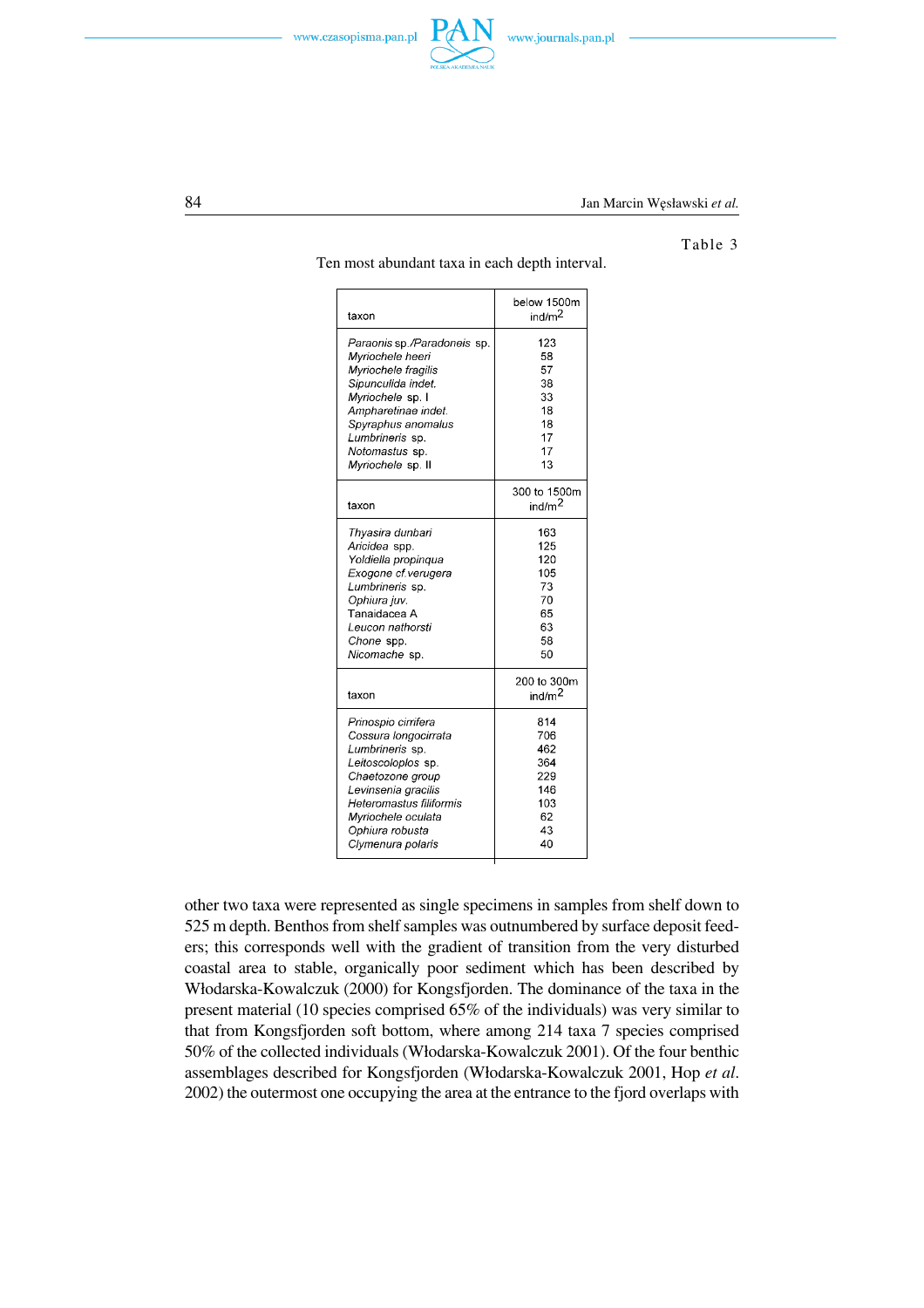

 $\frac{1}{2}$  and  $\frac{1}{2}$ 



# Occurrence of soft bottom macrofauna 85

| 4<br>Table -                                                             | Author                       | Grassle and Maciolek 1992 | Gray 1994                 | Gray 2000      | Coleman et al. 1997 | present data        | Flach and De Bruin 1999 | Pearson 1970   | Włodarska-Kowalczuk 2001 | Karakasis and Eleftheriou 1997 |                          |                |
|--------------------------------------------------------------------------|------------------------------|---------------------------|---------------------------|----------------|---------------------|---------------------|-------------------------|----------------|--------------------------|--------------------------------|--------------------------|----------------|
|                                                                          | Mesh size                    |                           | mm                        | 0.3            | 1.0                 | 1.0                 | 0.5                     | 0.5            | 0.5                      | 0.5                            | 0.5                      | 0.5            |
|                                                                          | Latitude                     |                           |                           | $\Theta$       | 56                  | 65                  | 35                      | 56             | 55                       | 57                             | 79                       | 35             |
|                                                                          | Region                       |                           | New Jersey,<br>USA        | Norwegian Sea  | Norwegian Sea       | SE Australia        | Greenland Sea           | Goban Spur     | Loch Linnhe              | Kongsfjorden                   | Aegean Sea               |                |
| Number of macrobenthos species obtained in different geographic regions. | Sampling gear                |                           | box corer                 | Vann Veen      | Vann Veen           | SmithMc Intyre Grab | Vann Veen/box corer     | box corer      |                          | Vann Veen                      | Vann Veen                |                |
|                                                                          | Individuals per 1 species    |                           | $\overline{14}$           | 65             | 57                  | 75                  | 57                      | $\overline{c}$ | $\overline{4}$           | 142                            | 34                       |                |
|                                                                          | Species per 1 m <sup>2</sup> |                           | 38                        | 113            | $\overline{13}$     | $80\,$              | 107                     | 170            | 27                       | 27                             | 55                       |                |
|                                                                          | Area of sampler              |                           | $\overline{\mathbf{H}}^2$ | 0.25           | $\overline{0}$      | $\overline{0}$      | $\overline{\circ}$      | $\overline{c}$ | $\overline{0}$ .         | $\overline{0}$                 | $\overline{c}$           | $\overline{c}$ |
|                                                                          | Number of individuals        |                           | n                         | 90677          | 39582               | 5746                | 60258                   | 11000          | 8327                     | 13014                          | 30967                    | 18858          |
|                                                                          | Number of species            |                           | $\mathbf{u}$              | 798            | 620                 | 163                 | 803                     | 300            | 696                      | 323                            | 218                      | 547            |
|                                                                          | Depth                        | max                       | $\Xi$                     | 2500           | 4000                | 305                 | 51                      | 4000           | 4500                     | $\Xi$                          | 300                      | 190            |
|                                                                          | Depth                        | min                       | Ξ                         | 1500           | 250                 |                     | Ξ                       | 200            | 200                      | $\circ$                        | $50\,$                   | $\overline{6}$ |
|                                                                          | Length of the profile        |                           | km                        | 176            | 1200                |                     | 50                      | 300            |                          |                                | $\overline{\mathrm{30}}$ |                |
|                                                                          | Sampled area                 |                           | m2                        | $\overline{a}$ | 5.5                 | 12.5                | $\supseteq$             | 2.8            | $\frac{1}{4}$            | $\overline{c}$                 | $^{\circ}$               | 9.9            |
|                                                                          | Number of stations           |                           | n                         | $\overline{4}$ |                     |                     | 38                      | $\approx$      | $\overline{ }$           |                                | $\overline{\mathrm{30}}$ |                |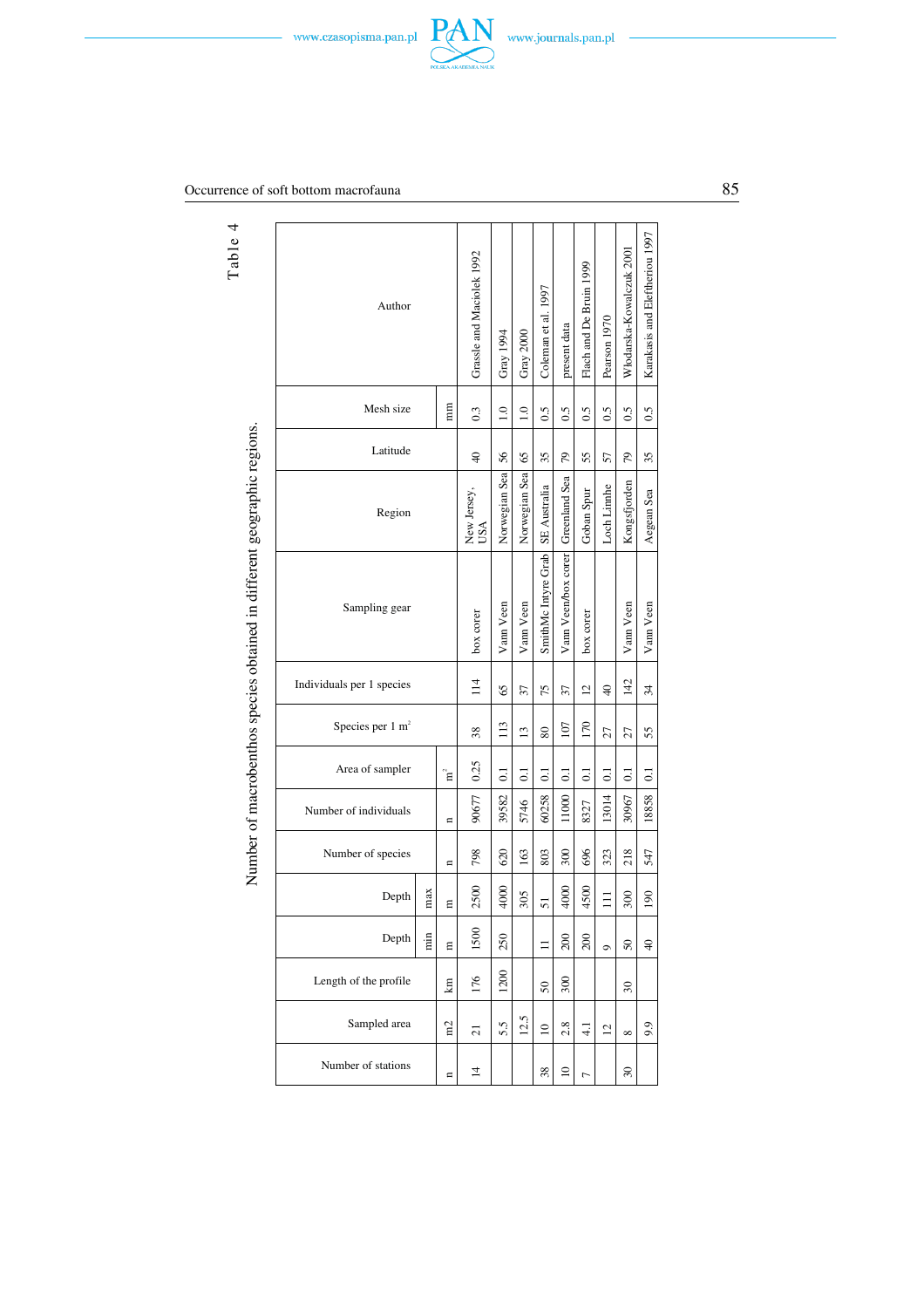

86 Jan Marcin Węsławski *et al.*

present stations B1–B3. The characteristic species were ophiurid *Ophiura robusta,* gastropod *Lepeta caeca* and amphipod *Syrrhoe crenulata* which were all found in our samples collected in summer 2000, and in similar densities as reported by Włodarska−Kowalczuk 2000, from her samples collected in 1998. The size fre− quency diagrams of benthic animals in Svalbard area demonstrated distinct trough dividing the meiofaunal and macroorganisms (Kendal *et al.* 1997). Species sized from 1 to 5 mm, were equally rare in our samples, and this may suggest that the size separation between meio−and macrofauna is a universally observed phenomenon.

# Species richness

The marine macrobenthic species pool of the neighbouring Svalbard shelf area numbers some 1871 taxa (Gulliksen *et al.* 1999). It is hardly possible to estimate the richness of local deep fauna, information collected by Dahl *et al.* (1976) and Brattegard (1993) name over 120 deep water (below 500 m depth) macrofauna species living in the Greenland Sea. Our small scale sampling below 500 m depth, revealed 72 species, all of which have been noted before from the area (Brattegard 1993, Gulliksen *et al*. 1999). It is not likely that the local deep water macrofauna of the area will be much more diverse, since Brandt (1997) notes only 10 mala− costracan genera as exclusively deep water stenobathic from Greenland Sea. The soft bottom macrofauna in Kongsfjorden numbers at least 218 species (without en− crusting Bryozoa, Ascidiacea and Hydrozoa) from depths of 50 to 300 m as re− ported by Wlodarska−Kowalczuk (2001). A few studies have been conducted on the macrofauna along an extensive depth profile, chiefly summarised in papers by Gray (1994, 2000), Coleman *et al.* (1997), Flach and DeBruin (1999). The results of species yield from the sampled area and species/individuals ratio from our study do not differ much from the low latitude sampling (Table 4). Patterns like ten−fold density drop from the shelf to the ocean basin and a species number increase in mid−slope area were common for our study and for the papers cited in Table 4. The coarse sediment found on station P22 at 525 m depth is probably the most impor− tant factor for the highest number of species since sediment heterogenity is commonly reported as key factor for benthos diversity.

In conclusion, we can state that the analysed material confirms the paradigm of increased species richness at mid−slope, the number of species (species richness) decreased from shelf to ocean depth, but there is no obvious species impoverish− ment when compared to low latitudes collection from similar depth limits.

**Acknowledgments**. — We thank Dr Michael Klages from the Alfred−Wegener−Institute (Bremerhaven) for inviting second author to the r/v *Polarstern* cruise and all help given during the expedition. Ms Sławomira Gromisz from Sea Fisheries Institute completed Polychaeta iden− tifications and Dr Ole Tendal from the Copenhagen Zoological Museum identified sponges. Grant KBN P04E001 18 provided funds needed for travelling and analyses of the material.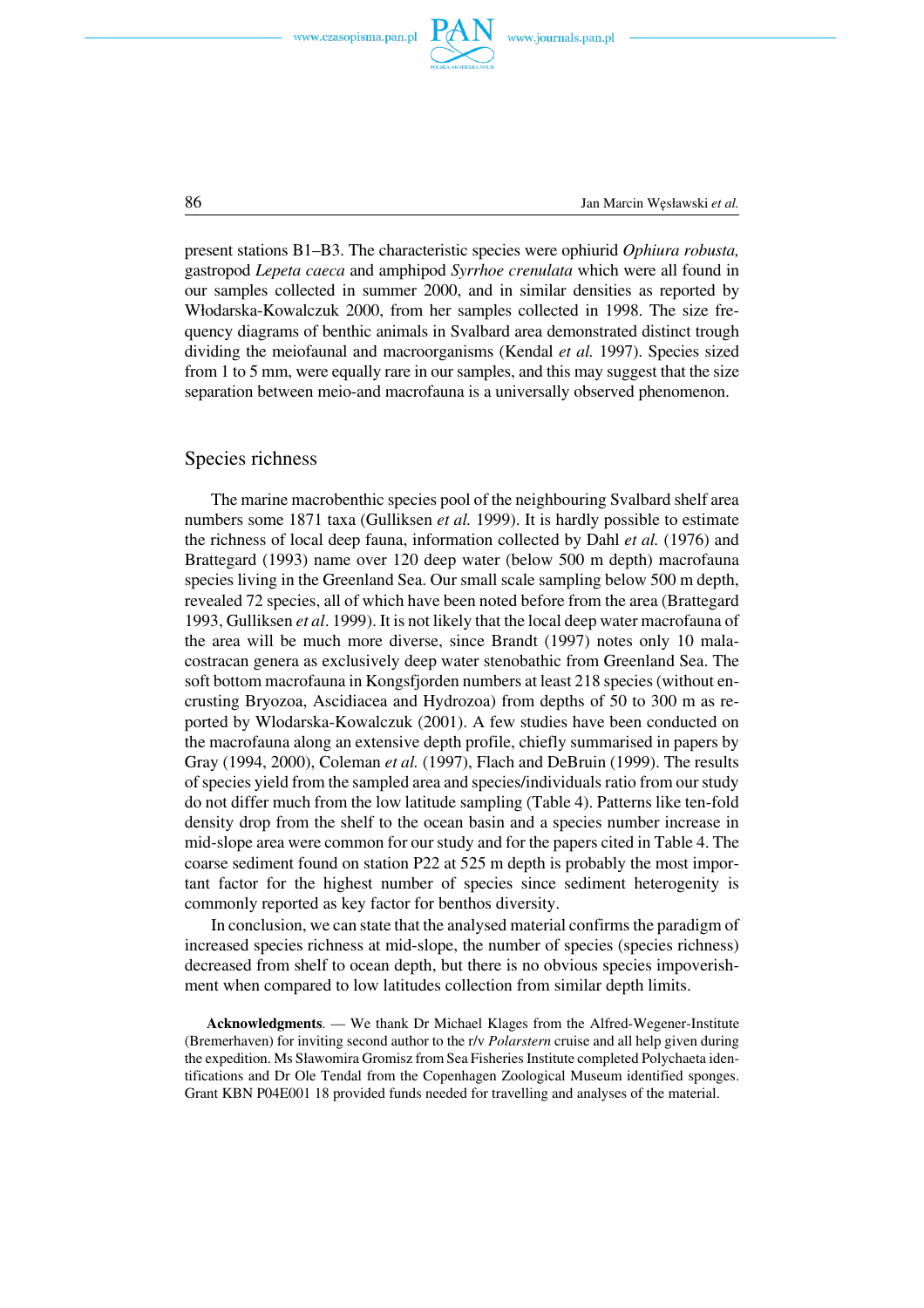### References

- AAGAARD K. and CARMAC E. 1994. The Arctic Ocean and Climate: a perspective. In The Polar Oceans and their role in shaping global environment. Johannessen OM, Muench RD, Overland JE (eds) Geophysical Monograph 85, AGU, Washington DC; 5–20.
- BONISCH G., BLINDHEIM J., BULLISTER J.L., SCHLOSSER P. and WALLACE D.W.R. 1997. Long term trends of temperature, salinity, density and transient tracers in the central Greenland Sea. Journal of Geophysical Research 102(C8): 18553–18571.
- BRANDT A. 1993. Composition, abundance and diversity of peracarid crustaceans on a transect of the Kolbeinsey Ridge, north of Iceland. Polar Biology 13: 565–576.
- BRANDT A. 1997. Biodiversity of peracarid crustaceans (Malacostraca) from the shelf down to the deep Arctic Ocean. Biodiversity and Conservation 6: 1533–1556.
- BRANDT A., VASSILENKO S., PIEPENBURG D. and THURSTON M. 1996. The species composition of the peracarid fauna (Crustacea, Malacostraca) of the Northeast Polynya (Greenland). Bioscience 44: 1–30.
- BRATTEGARD T. (editor) 1993. Deep benthos in the Nordic seas a seminar report BFM 402. Universitet I Bergen, Institutt for Fiskeri og Marinbiologi Rapport nr17: 1–85.
- COACHMAN L.K. and AAGARD K. 1974. Physical oceanography of Arctic and Subarctic Seas. In Ma− rine Geology and Oceanography of the Arctic Seas. Herman Y. (ed.) Springer Verlag, Berlin, 1–72.
- COLEMAN N., GASON A.S.H. and POORE G.C.B. 1997. High species richness in the shallow marine waters of south east Australia. Marine Ecology Progreess Series, 154: 17–26.
- CULVER S.J. and BUZAS M.A. 2000. Global latitudinal species diversity gradient in deep−sea benthic foraminifera. Deep Sea Research I 47: 259–275.
- DAHL E., LAUBIER L., SIBUET M. and STROMBERG J.−O. 1976. Some quantitative results on benthic communities of the deep Norwegian Sea. Astarte 9: 61–79.
- FLACH E. and de BRUIN W. 1999. Diversity patterns across a continental slope in the NE Atlantic. Journal of Sea Research, 42: 303–323.
- GRASSLE S.F. and MACIOLEK N. 1992. Deep sea species richness: regional and local density esti− mates from quantitative bottom samples. The American Naturalist, 139: 313–341.
- GRAY J.S. 1994. Is deep-sea species diversity really so high ? Species diversity of the Norvegian continental shelf. Marine Ecology Progress Series 112: 205–209.
- GRAY J.S. 1997a. Gradients in marine biodiversity. In Marine biodiversity patterns and processes ed. RFG Ormond, JD Gage, MV Angel Cambridge Univ. Press, Cambridge, 18–34.
- GRAY J.S. 1997b. Marine biodiversity: patterns, threats and conservation needs. Biodiversity and Conservation 6:153–175.
- GRAY J.S. 2000. The measurment of marine species diversity with an application to the benthic fauna of the Norwegian continental shelf. Journal of Experimental Marine Biology and Ecology 250: 23–49.
- GRAY J.S. 2001. Marine diversity: the paradigms in patterns of species richness examined. Scientia Marina, 65: 41–56.
- GRAY J.S., POORE G.C.B., UGLAND K.I., WILSON R.S., OLSGARD F. and JOHANNESSEN O. 1997. Coastal and deep−sea benthic diversities compared. Marine Ecology Progress Series 159: 97–103.
- GULLIKSEN B., HOLTE B. and JAKOLA K.J. 1985. The soft bottom fauna in Van Mijenfjord and Raudfjord, Svalbard. *In*: J. Gray and M.E. Christiansen (eds) Marine biology of polar regions and effects of stress on marine organisms. Wiley and Sons, Oslo; 199–215.
- GULLIKSEN B., PALERUD R., BRATTEGARD T. and SNELI J.A. 1999. Distribution of marine benthic organisms at Svalbard (including Bjornoya) and Jan Mayen. Research Report for Directoriate of Nature Management (DN) nr 4, Trondheim; 1–150.